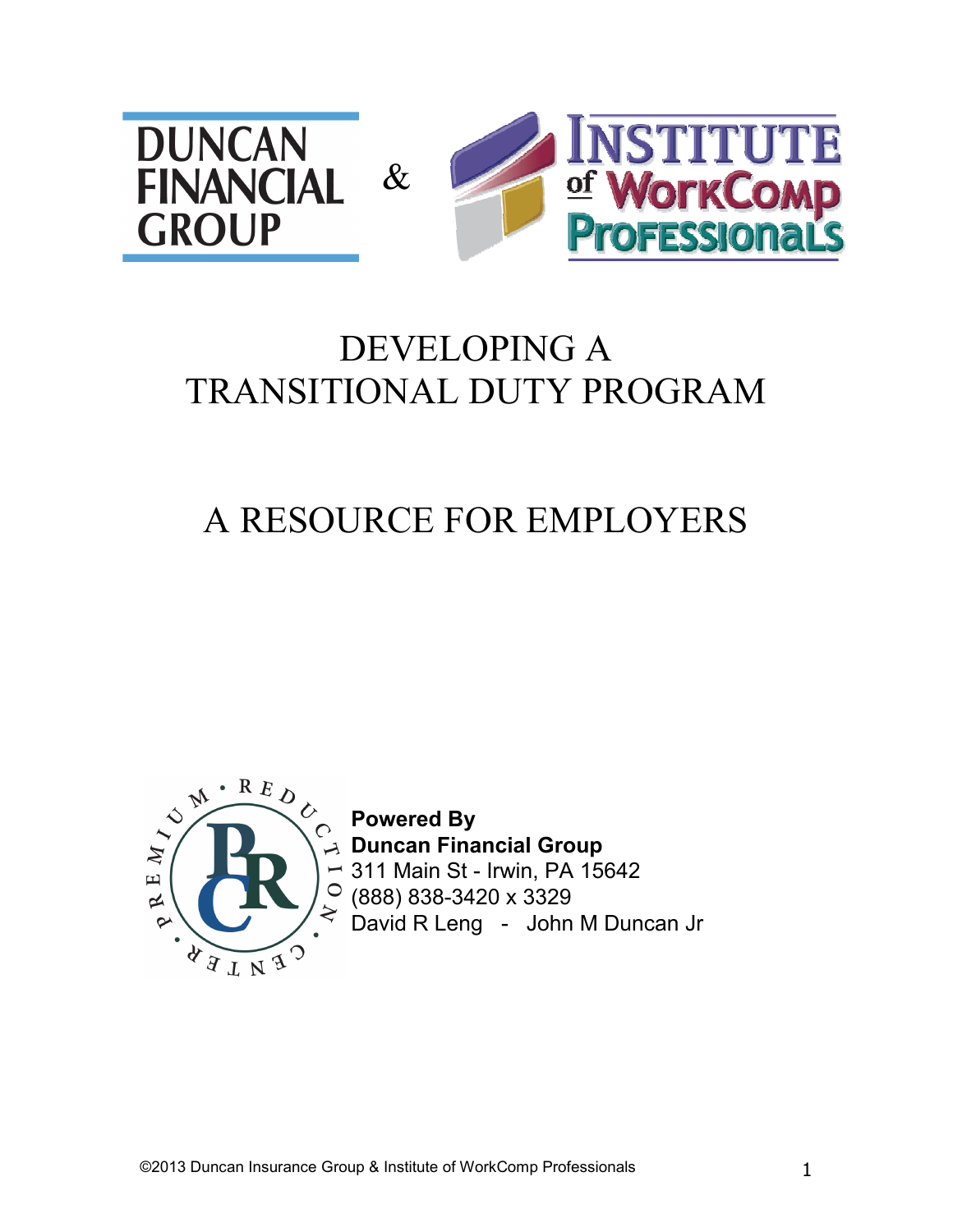This page intentionally left blank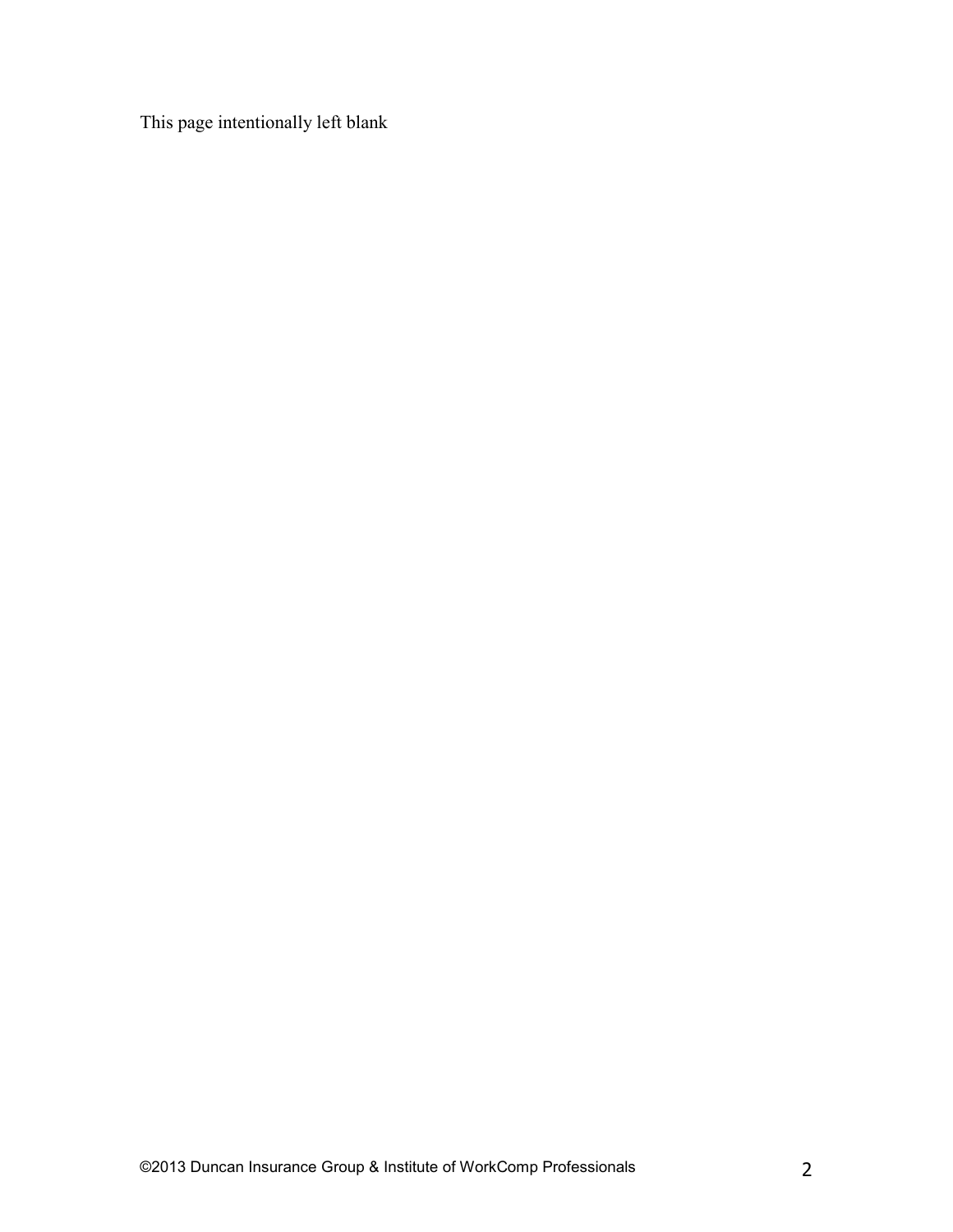SAMPLE DOCUMENTS ARE INTENDED AS EXAMPLES ONLY. THE INFORMATION CONTAINED IN THIS DOCUMENT IS INTENDED AS A RESOURCE ONLY. IT IS NOT MEANT TO SUBSTITUTE FOR LEGAL ADVICE.

EMPLOYERS MAY WANT TO CONSULT LEGAL COUNSEL, THEIR WORKERS' COMPENSATION INSURANCE CARRIER OR OTHER EXPERTS WHEN ESTABLISHING POLICIES AND PROCEDURES OR WHEN MAKING DECISIONS RELATED TO ANY INDIVIDUAL SITUATION. IT IS IMPORTANT TO NOTE THAT THERE MAY BE OTHER STATE AND FEDERAL LAWS THAT ALSO APPLY.

INCLUSION OF ANY SAMPLE IN THIS DOCUMENT DOES NOT CONSTITUTE RECOMMENDATION FOR USE.

IF YOU HAVE ANY QUESTIONS, OR NEED ANY ASSISTANCE, PLEASE CONTACT US AT 888-383-3420 x3329 OR [DLENG@DUNCANGRP.COM.](mailto:DLENG@DUNCANGRP.COM)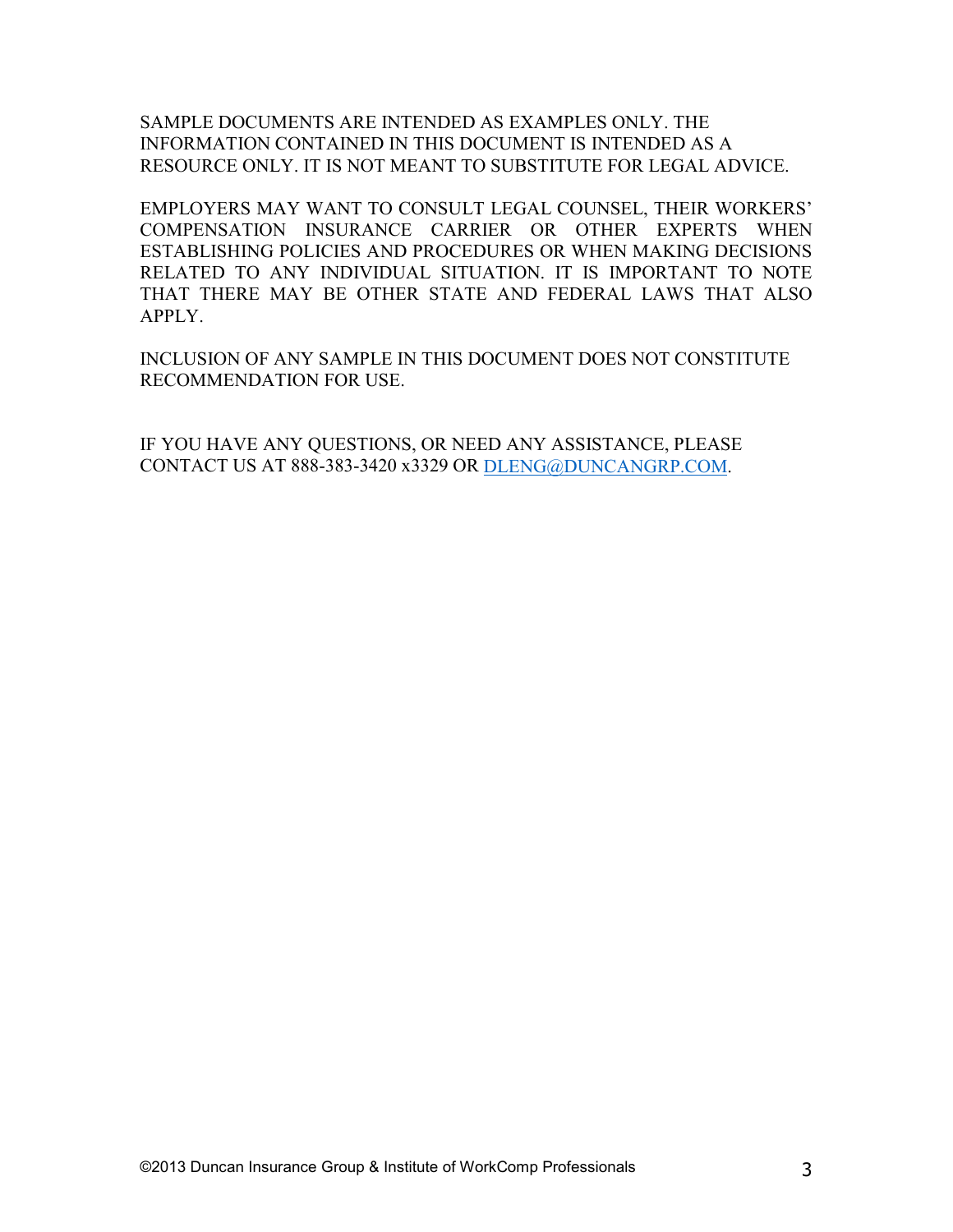This page intentionally left blank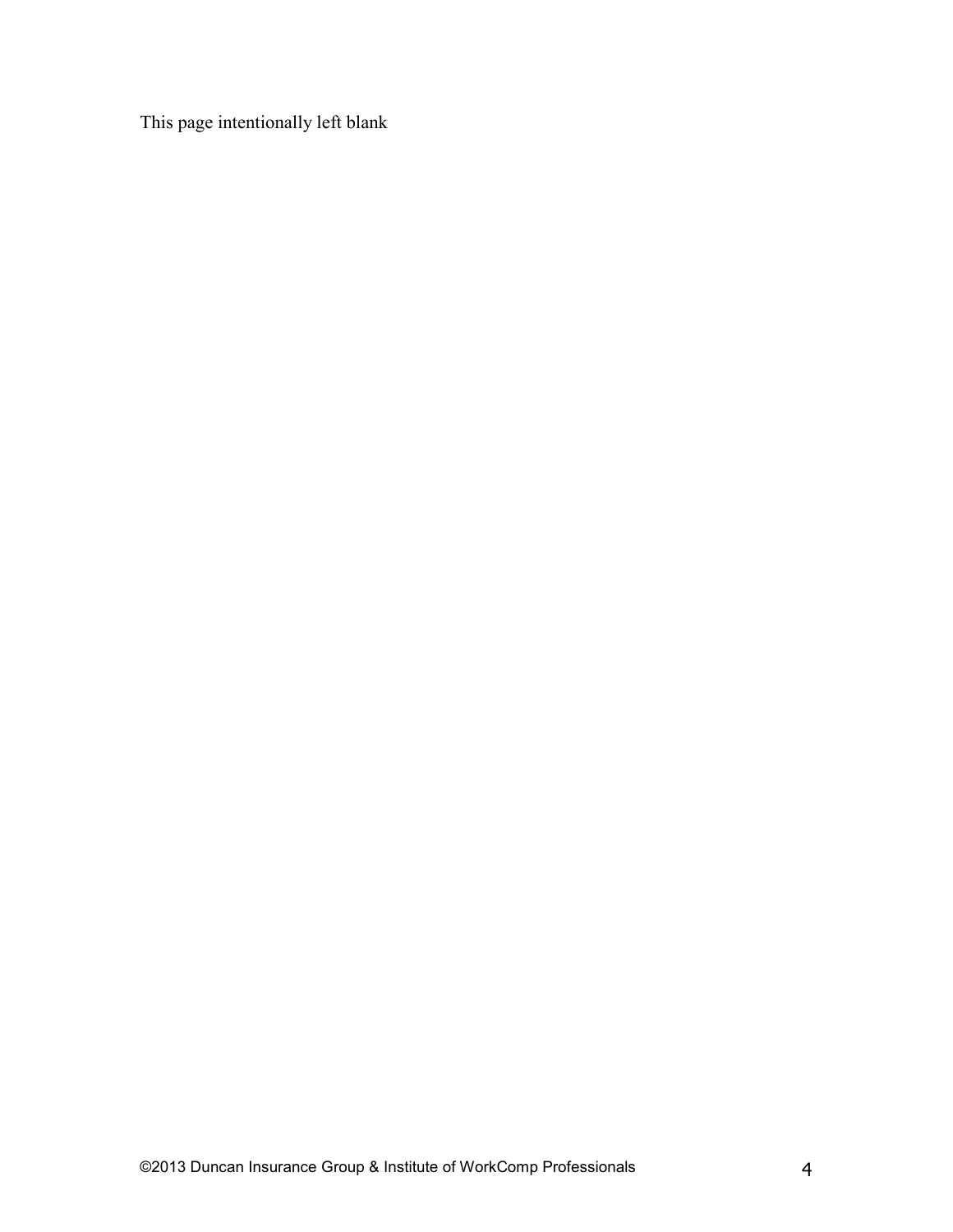#### **TABLE OF CONTENTS**

- I. INTRODUCTION EARLY RETURN TO WORK
- II. BENEFITS OF EARLY RETURN TO WORK
- III. NON-MEDICAL FACTORS AFFECTING RETURN TO WORK
- IV. ELEMENTS OF A SUCCESSFUL EARLY RETURN TO WORK PROGRAM
- V. WRITTEN POLICY AND PROCEDURE
- VI. EDUCATION: BEING PREPARED
- VII. COMMUNICATION: THE KEY TO SUCCESS
- VIII. MAKING APPROPRIATE WORK ASSIGNMENTS
	- IX. INTERRELATIONSHIPS OF THE AMERICANS WITH DISABILITIES ACT (ADA), FAMILY MEDICAL LEAVE ACT (FMLA) AND WORKERS' **COMPENSATION**
	- X. FORMS AND TOOLS
	- XI. APPENDIX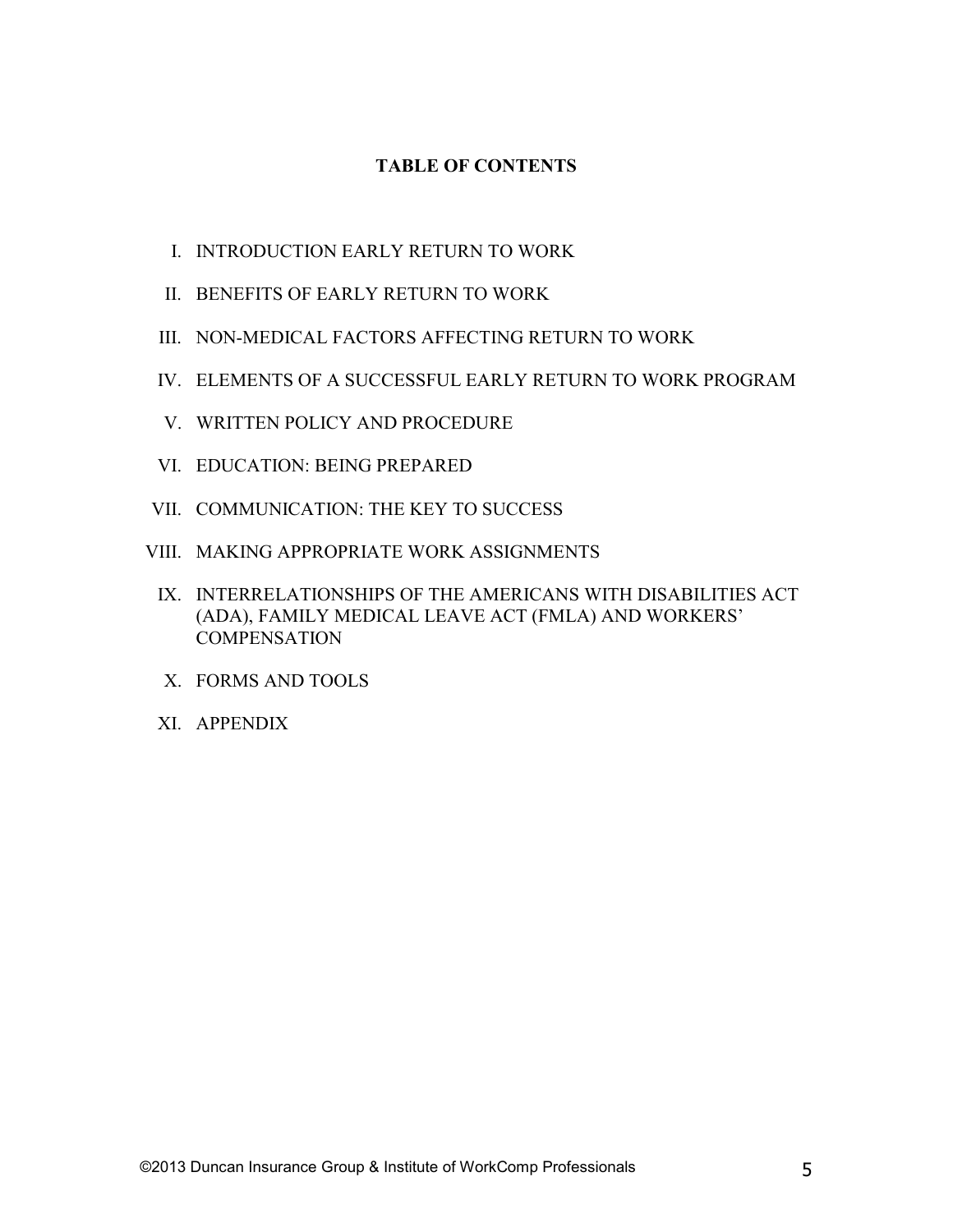This page intentionally left blank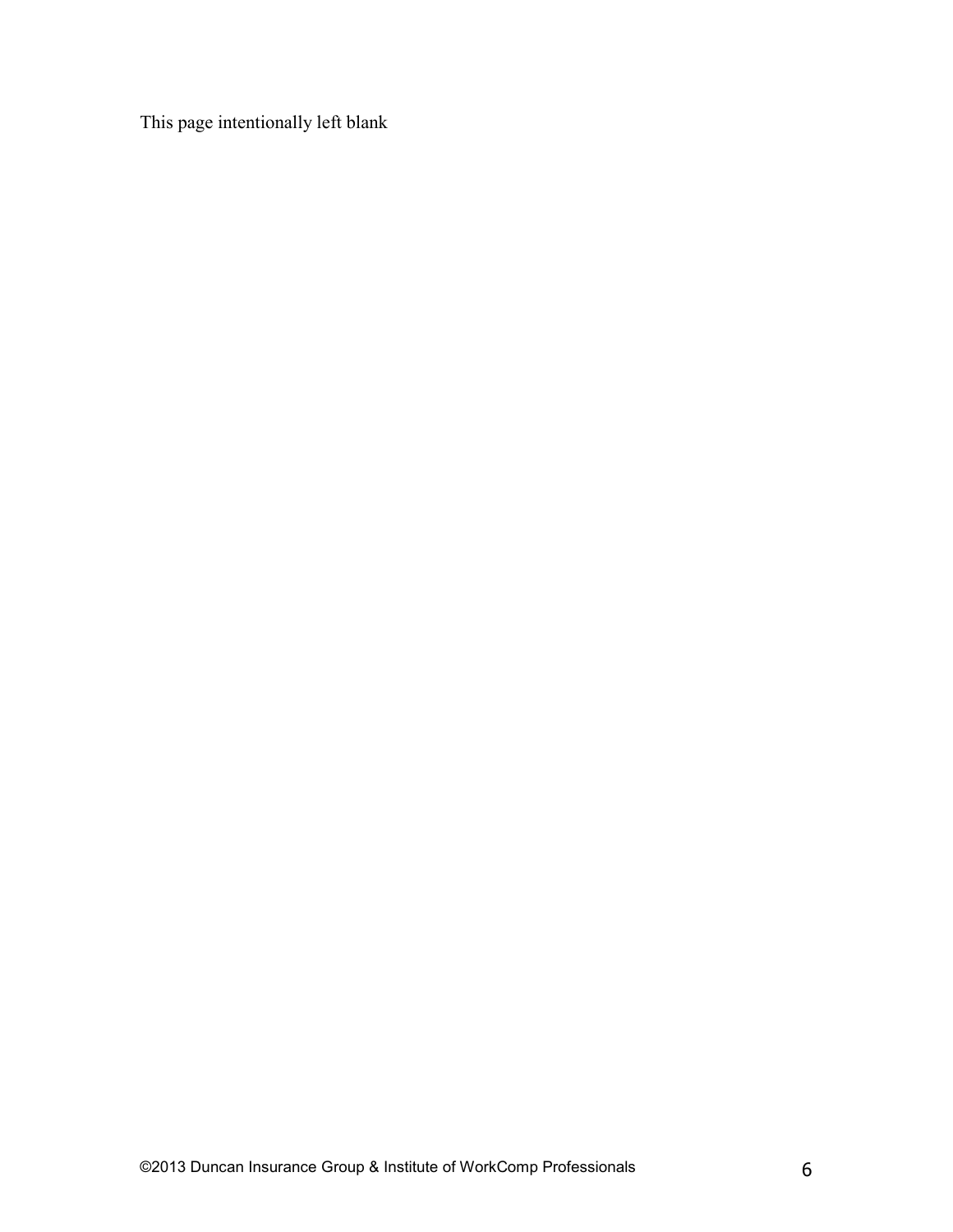## **I. INTRODUCTION TO EARLY RETURN TO WORK**

Early return to work following an injury helps control costs directly related to the injury and reduces the potential impact of the injury on the employer's business as well as on the injured worker's life.

Studies show that injured workers who are allowed to return to productive work as early as possible following an injury heal faster and better than those injured workers who remain off work. The American Medical Association, the American College of Occupational and Environmental Medicine, and the American Academy of Orthopedic Surgeons all have consensus statements supporting early Return to Work. Injured workers who return to work during their healing period tend to require fewer medical treatments and incur less medical expense related to the injury. Work becomes part of medical treatment and rehabilitation and allows the injured worker to take an active role in his or her recovery.

Having an established and proactive return to work program provides employers with effective tools for managing workers' compensation costs and the business costs related to lost time. Developing and integrating an early return to work program into routine business operations prepares everyone ahead of time in the event of an injury. A consistently applied early return to work program helps ensure success. Early return to work becomes an expectation for both employers and employees.

is providing this guide as a resource for employers who wish to develop a return to work program suitable for their own company or business. Along with general information about early return to work programs, this document includes a basic program outline and sample documents that can be adapted to meet the specific needs of any workplace regardless of the number of employees.

Samples included in this guide are intended for use as reference documents. Inclusion does not constitute any specific recommendation by the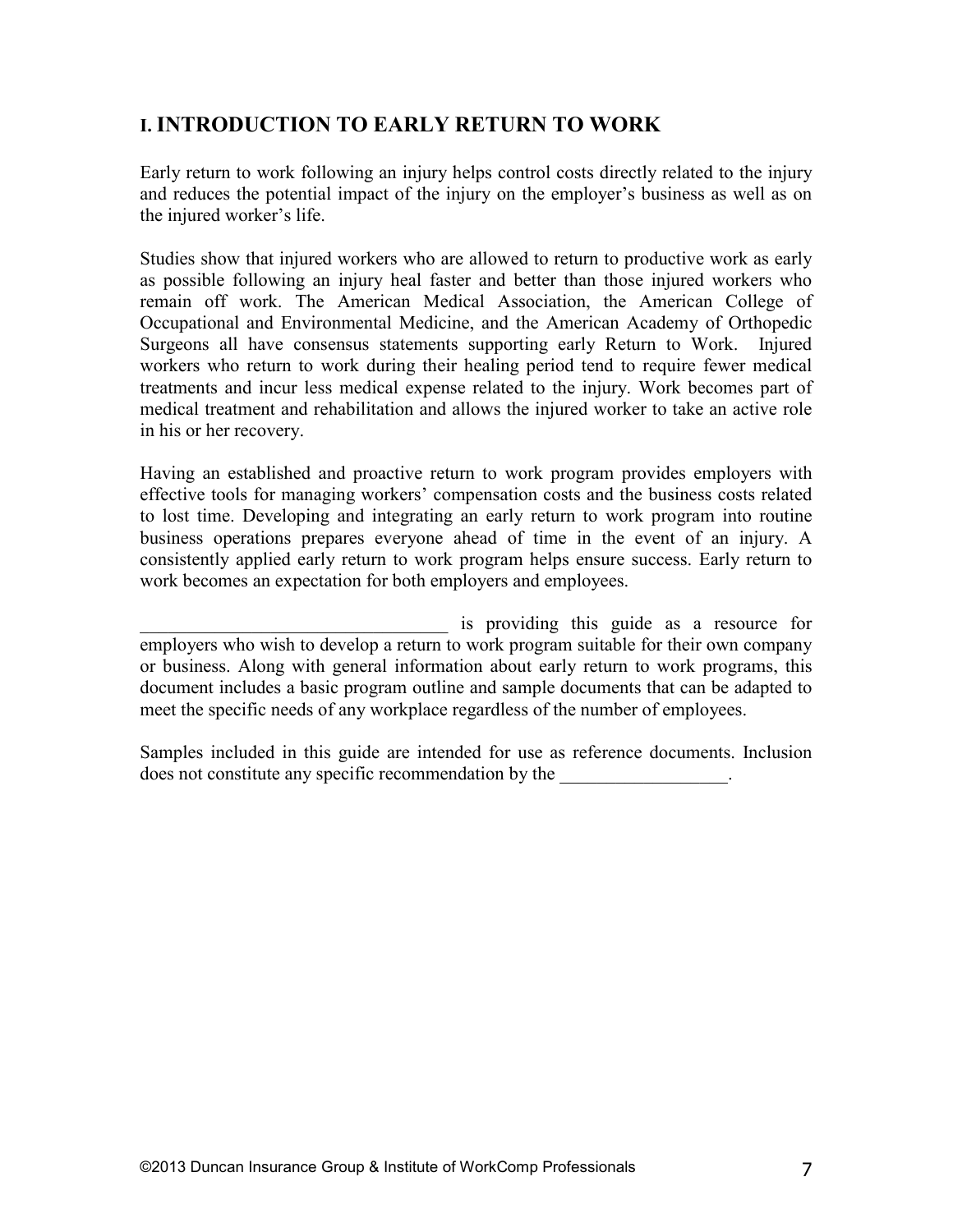This page intentionally left blank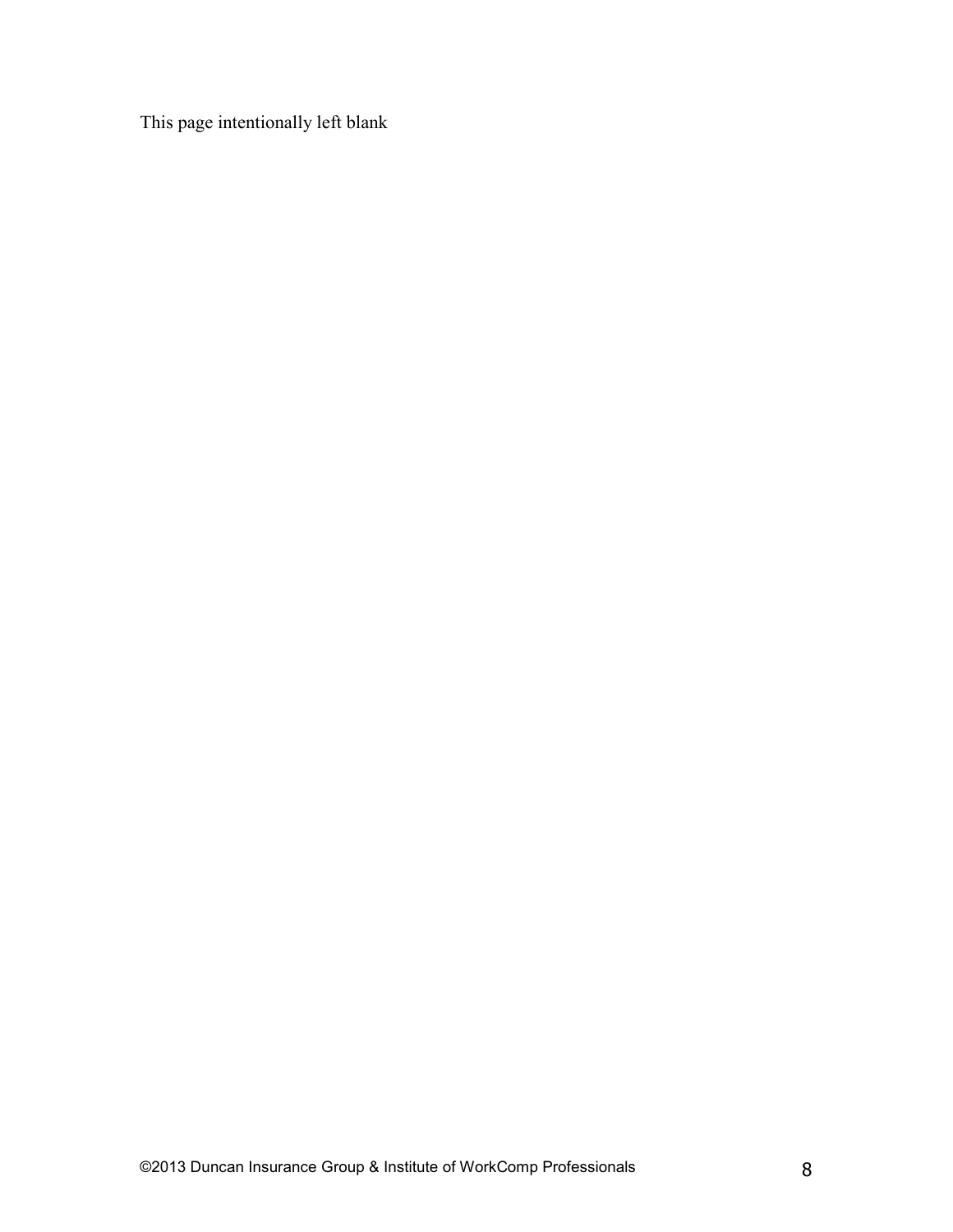## **II. BENEFITS OF EARLY RETURN TO WORK**

Having an established consistently applied early return to work program provides employers with the opportunity to significantly reduce workers' compensation costs. Lost time injuries are the most expensive injuries, with costs increasing every day that an injured worker is not able to work. An early return to work program can significantly reduce costs and improve productivity, safety, and improve employee moral.

Employers in \_\_\_\_\_\_\_ pay among the highest medical costs associated with workers' compensation in the country. In addition to these costs, it is estimated that lost time due to on the job injuries costs employers 4% to 6% of total payroll. Successful return to work programs are reported to reduce workers' compensation costs by as much as 30% to 60%.

Studies show that injured workers who are out of work six months have only a 50% chance of returning to work at all. The longer injured workers are off work, the less likely it is that they will ever return to work. Workers' compensation costs grow as income replacement benefits continue to be paid during the injured worker's absence.

In addition to reducing the likelihood of malingering and of fraudulent claims, the benefits of an early return to work program are many for both employers and employees.

#### **Benefits to the Employer - Direct Savings**

• Workers' compensation costs are reduced when Temporary Income Benefits (TIBs) cease or are adjusted when an injured worker returns to work;

- Medical and disability costs are reduced and recovery time shortened;
- Decreased loss ratios and experience modifiers help control premium costs;
- Productivity is maintained and human resources are used to the maximum extent; and
- Wage costs for substitute employees are saved.

#### **Benefits to the Employer - Indirect Savings**

- Company retains the production of skilled and experienced workers;
- Injured workers continue to contribute to the company;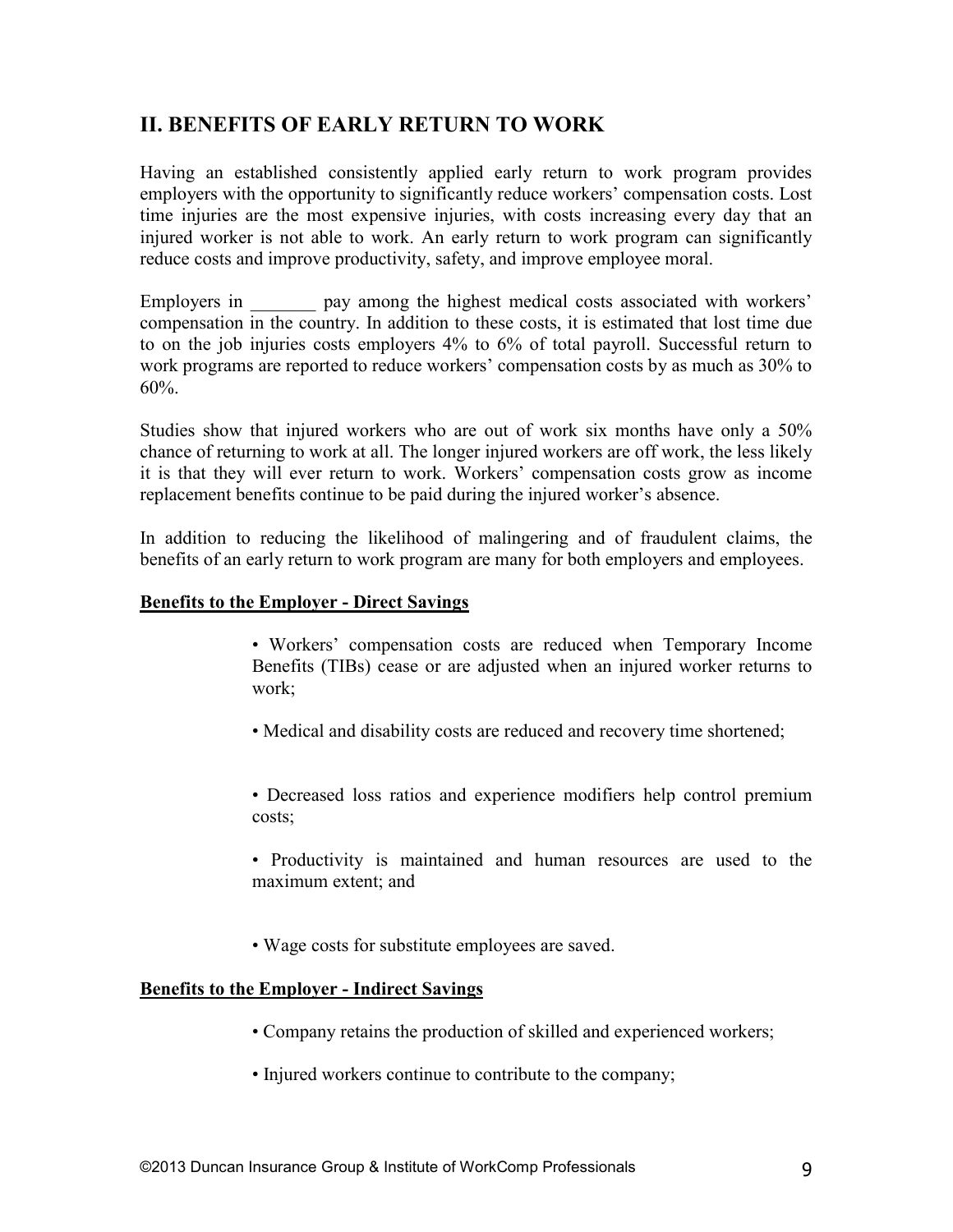• No expenses are incurred for recruiting, hiring, training or salary of replacement workers;

• No overtime is required to make up for lost production;

• Work delays and business interruptions are eliminated when an experienced employee returns to work;

• Communication and relationships between employees and management are enhanced based on the commitment by all parties;

• Co-workers are not required to perform additional duties to compensate for an absent injured worker; and

• The company's interest and concern for employees are reinforced.

#### **Benefits to Employees**

- Recovery time is shortened;
- Injured workers remain active and productive;
- Permanent disability associated with injury is reduced;
- Concerns about continued employment are resolved;

• Full or partial wages are earned bringing the injured worker's income closer to pre-injury wages;

• Stress, boredom and depression from the injury or illness and from being unproductive are reduced or eliminated;

- Injured workers and their families experience less disruption to lives;
- Loss of physical fitness and muscle tone due to inactivity is prevented;
- Injured workers maintain company benefits and seniority;

• Injured workers maintain contact with and support from co-workers and friends;

- Injured worker maintains job skills;
- Feelings of dependency and lack of control are alleviated;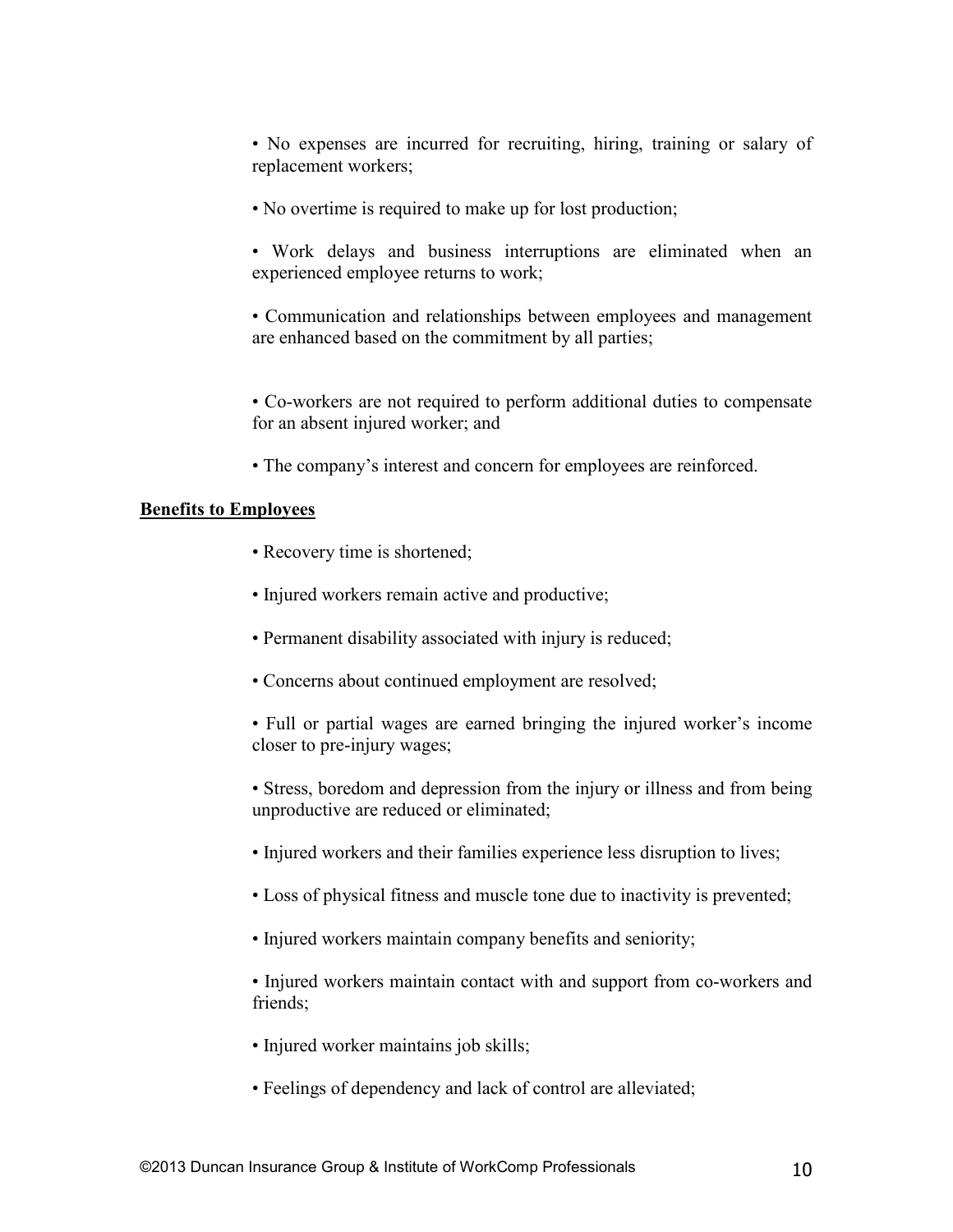- Pain and suffering are minimized and overall wellness is promoted;
- Family and social lifestyles are maintained; and

• Reduced accident and injury related costs may help preserve benefits and jobs as well as contribute to improved work environment.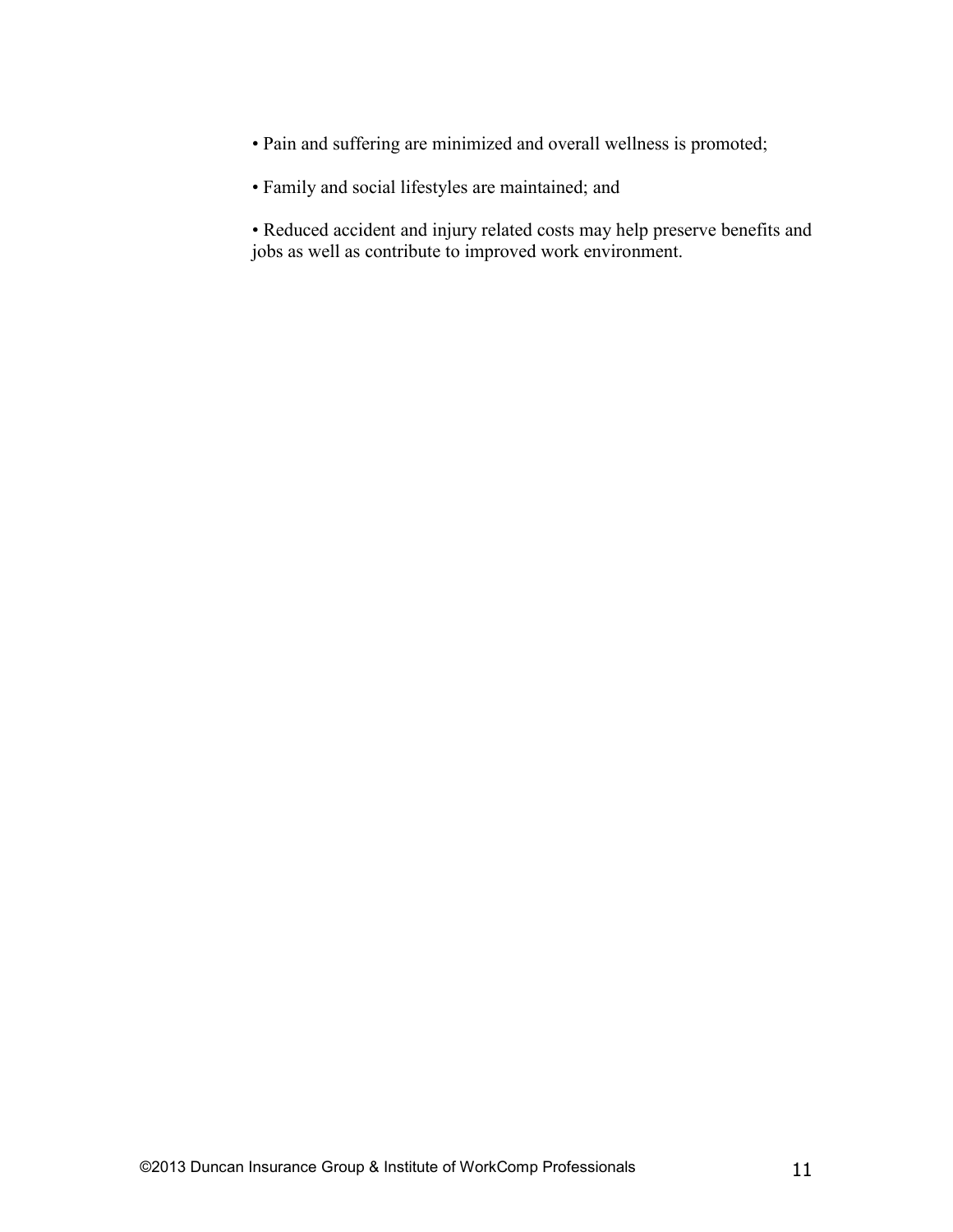## **III. NON-MEDICAL FACTORS AFFECTING RETURN TO WORK**

Successful return to work is time sensitive. There is a point in time for most injured or ill workers when an appropriate temporary assignment will expedite recovery both physically and emotionally.

Managing employees with work related injuries or illnesses requires an understanding of the behavioral forces that motivate an employee to be a productive participant in the workforce. Normally, an employee who is satisfied with his or her job and employment situation, and who suffers an injury or illness that results in absence from work is selfmotivated to return as quickly as possible.

However, even the most dedicated employee's attitude and outlook may diminish if the person remains out of the workforce for an extended period of time. The longer an employee is unable to work, the more difficult it becomes to return to full duty employment. By providing appropriate productive return to work opportunities, employers can significantly reduce injury related lost time.

Non-medical factors often present barriers to return to work. Issues such as personal fears and anxieties, decline in self-esteem, depletion of personal financial resources, family problems, and potential loss of position or status at work and fear of re-injury can lengthen lost time.

Unfortunately, lost time has become routine and expected even for relatively minor injuries. Injured workers who return as soon as possible following an injury are less likely to become treatment dependent. Unless lost time is medically indicated, it is always better for the employer to make every reasonable effort to keep an injured worker on the job. Monitoring an injured worker's progress following return to work to ensure appropriate work assignments and adherence to medical restrictions will help with a successful transition back to full employment.

The stage is often set for extended lost time long before any injury has occurred. Supervisors and managers, who communicate sensitively, treat employees fairly and with respect, can greatly reduce the possibility of unnecessary lost time. Relationships that are adversarial between supervisors and employees tend to interfere with or delay return to work. Provide training for your supervisors to help them acquire or develop these skills.

If communication between supervisors and employees indicates mistrust or resentment toward an employee who files a workers' compensation claim, injured workers are less likely to want to return in a timely manner. For example, questions to an injured worker as to the cause of an injury should be asked without pressure or judgment. Employees pick up quickly on negativity, and that negativity will undermine the likelihood of a successful early return to work program.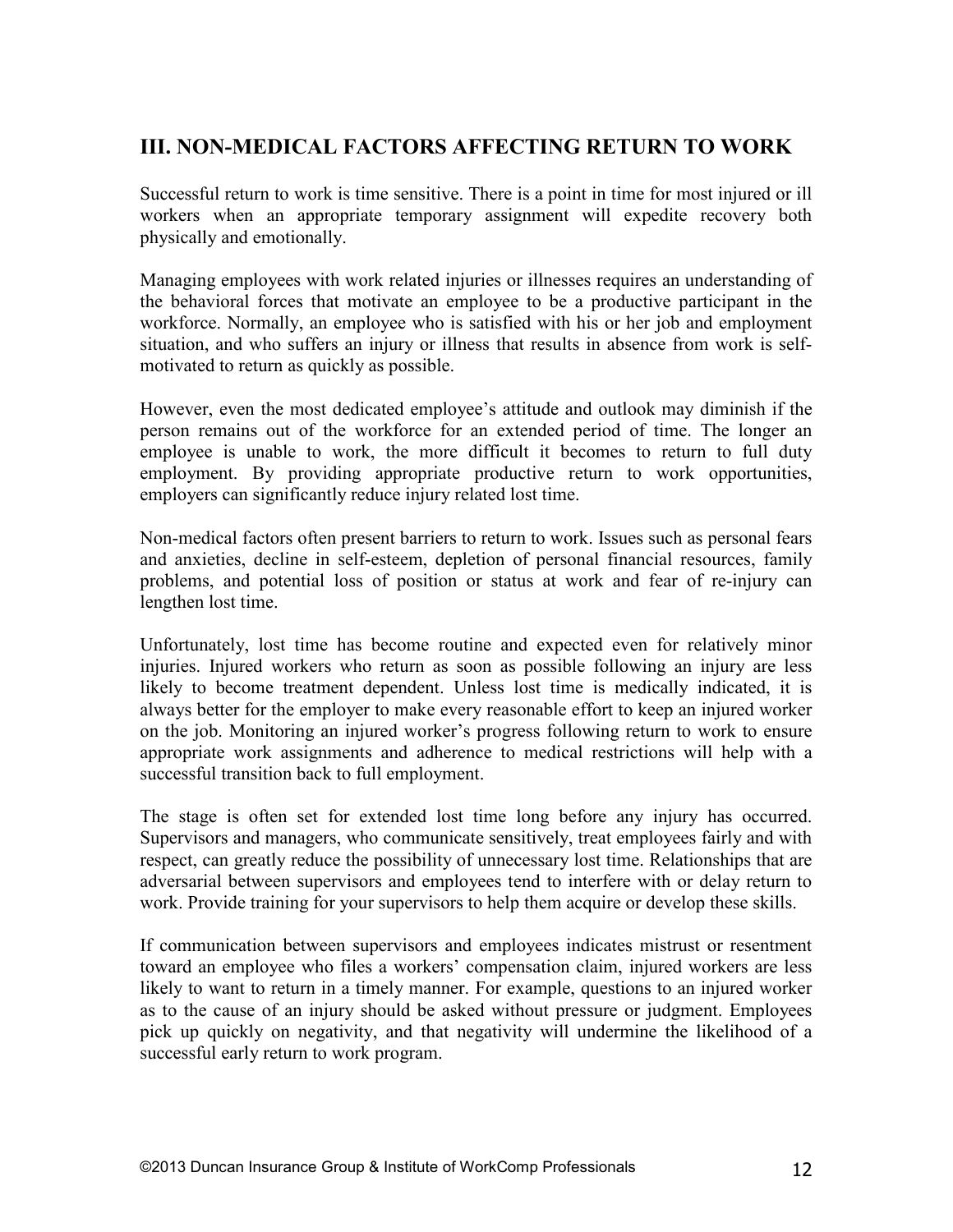Besides emotional responses to an injury, such things as negative relationships with coworkers, disciplinary or pay issues, workload concerns, or job dissatisfaction can delay or interfere with successful return to work. Training supervisors to address disciplinary issues and other difficult situations can significantly reduce the possibility of extended lost time. If an employee has a problem before an injury, the problem is likely to be greater and more costly to resolve after an injury.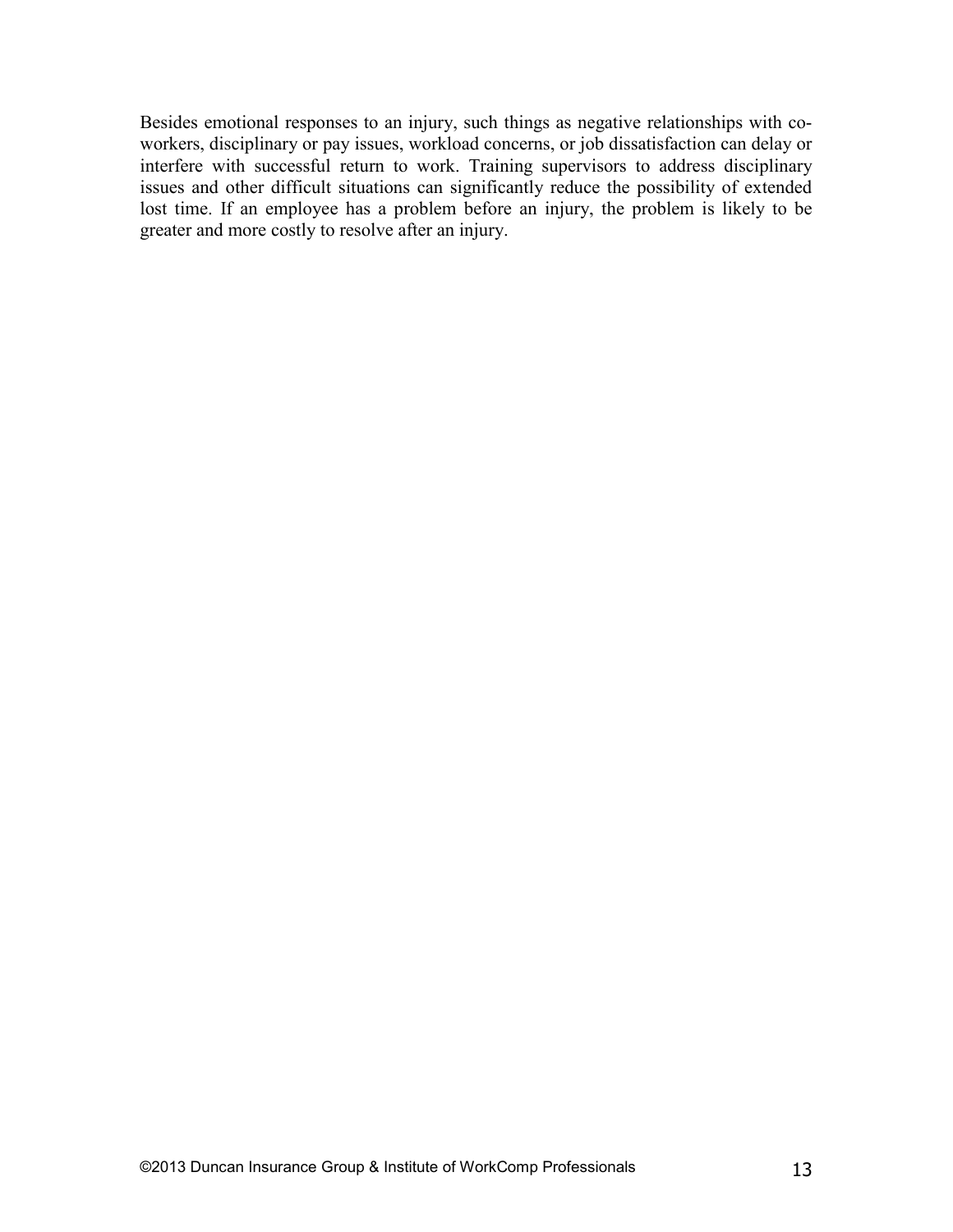## **IV. ELEMENTS OF SUCCESSFUL RETURN TO WORK**

Incorporating these basic elements can maximize the opportunity for a successful early return to work program.

- Commitment to the program by all managers and supervisors;
- Consistent application of the program;
- Emphasis on safety and prevention;
- Prompt medical care following an injury;
- Continuous communication with injured worker while off work;

• Monitoring an injured worker's progress and work assignments following return to work throughout the transition back to regular work;

• Involvement of employees in the development and implementation of the program as well as in determining of their own return to work activities following an injury;

• Continuous education and dissemination of information about the return to work program beginning before injuries occur;

• Review of accident and injury history;

• Development of job descriptions for most jobs that clearly explain essential job functions and tasks required;

• Information to help doctors understand the employee's regular job, the return to work program, and available alternative assignments;

• Designated person to coordinate the early return to work program, monitor assignments, be responsible for workers' compensation reporting and required record keeping, and communications with the treating doctor and injured worker;

• Compliance with ADA and FMLA, the your State Workers' Compensation Act, and any other state or federal law that might apply; and

• Periodic evaluation of the program.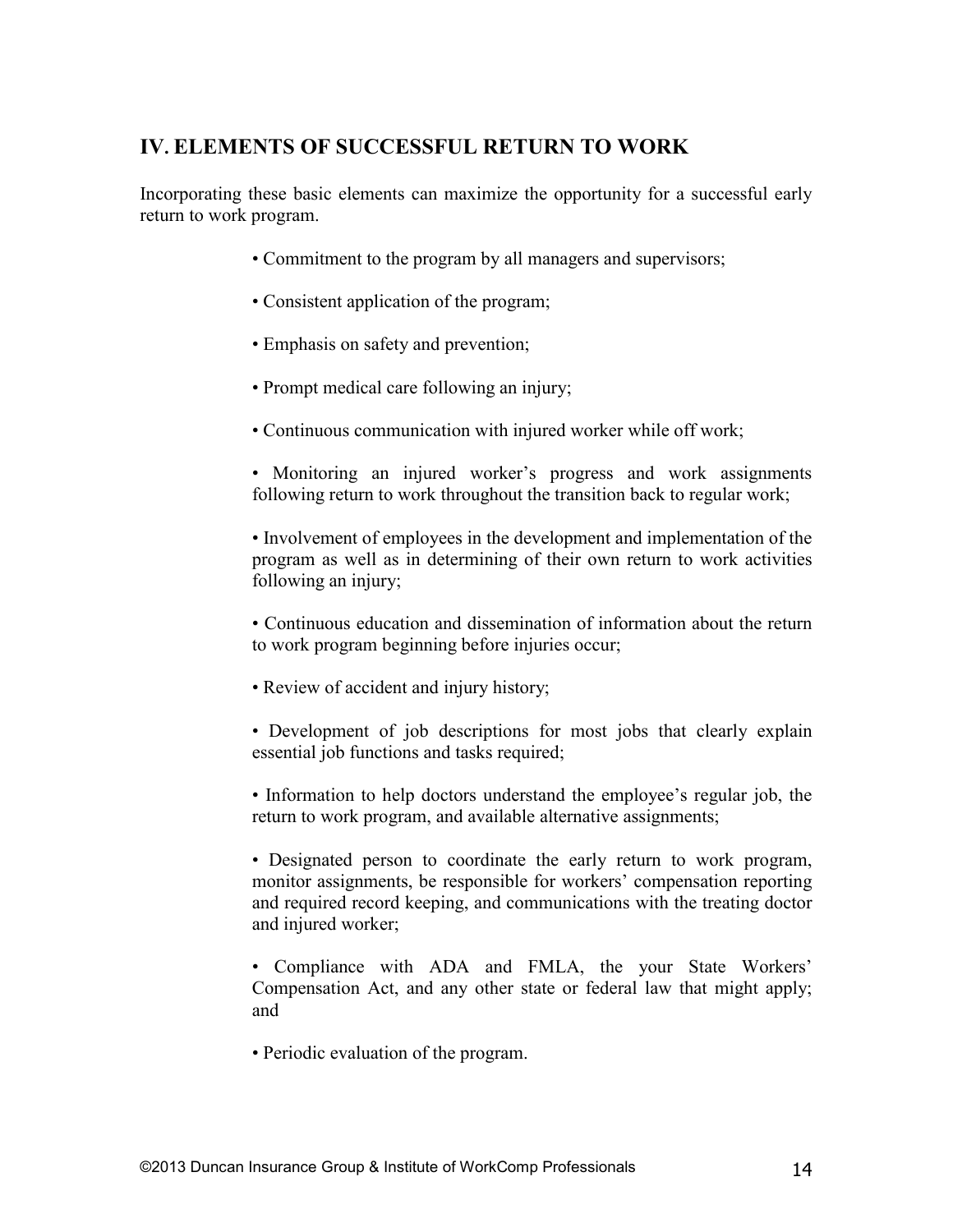## **V. WRITTEN POLICY AND PROCEDURES**

An early return to work program should be simple, realistic, and suitable to the employer's business needs. Putting the policy and procedures in writing is the first important step.

A written policy statement reinforces the company's commitment to the program and helps make the expectation of early return to work an integrated part of the company culture. It helps to show that the company values its employees. Written documents provide readily available information helpful in communicating with employees, health care providers and insurance carriers. Having the information in writing ensures that everyone has the same information and helps ensure consistent application of the program.

#### **Policy Statement**

Write, adopt, and post a policy statement that is brief and broadly written so that it does not require frequent revision. Post the policy statement in an easily accessible place as a constant reminder and encouragement of early return to work following a work related illness or injury. Include statements that do the following:

- Confirm the company's commitment to the early return to work program;
- Explain the company's return to work philosophy; and
- Stress the importance of safe operations and prevention of injury.

#### **Procedures and Responsibilities**

Write procedures that explain step by step what will happen from the time of an injury until after the injured worker returns to work. Include clearly stated and detailed instructions that identify specific roles and responsibilities. Identify the primary contact person and provide contact information.

Roles, responsibilities, and procedures may vary depending on the program and on other company policies and specific expectations. Provide information such as:

- Who an injured worker should notify in the event of an injury;
- What are the procedures for the injured worker to follow;
- Who is responsible for completing the Employers First Report;
- Who is responsible for maintaining contact with the injured worker;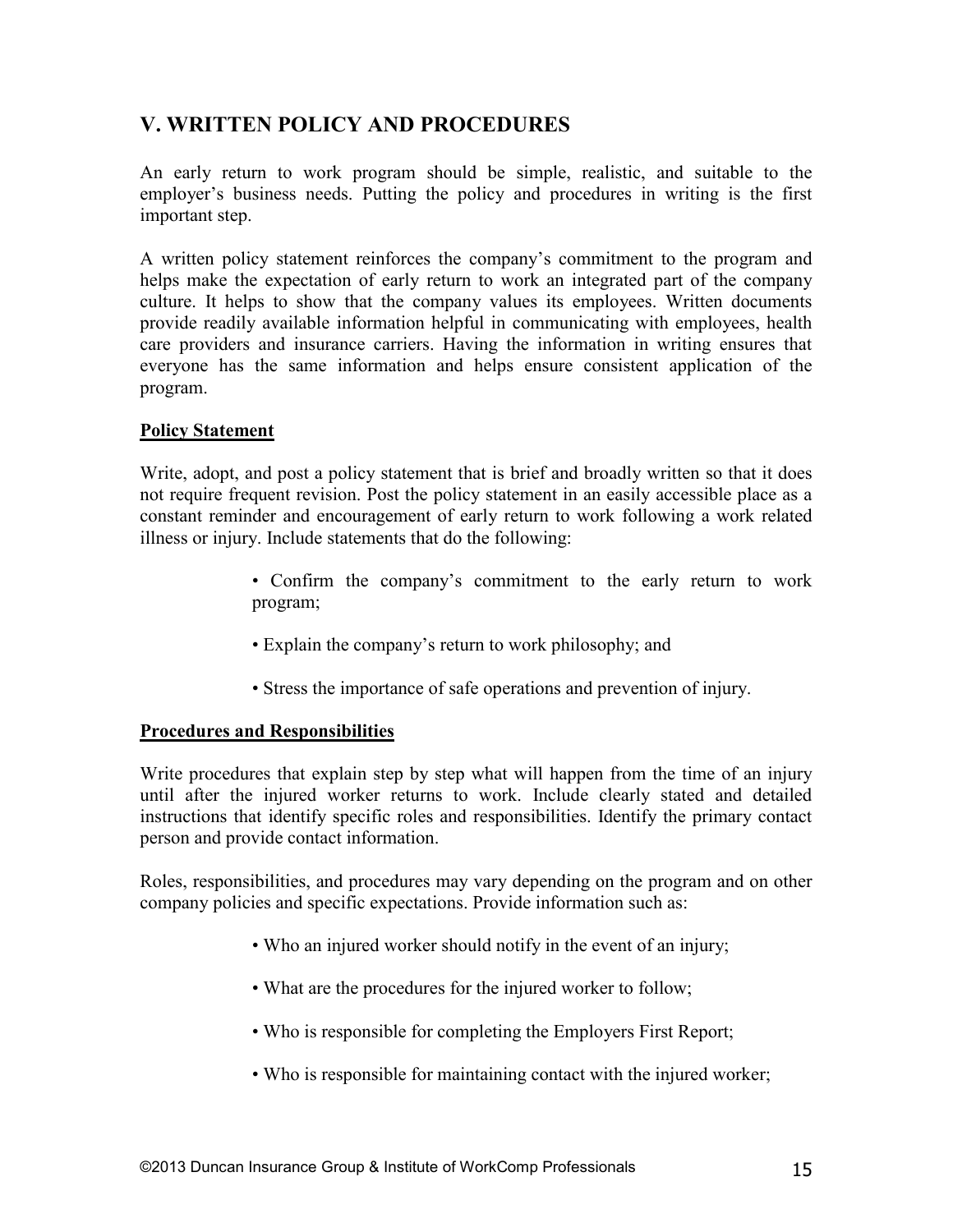• What an injured worker can expect from the insurance carrier, treating doctor, and others;

• How and who determines the availability of medically appropriate work assignments; and

• How the incident is investigated.

#### **Sample Documents and Supplemental Information for Section 5**

- Policy Statement
- Procedures
- Roles and Responsibilities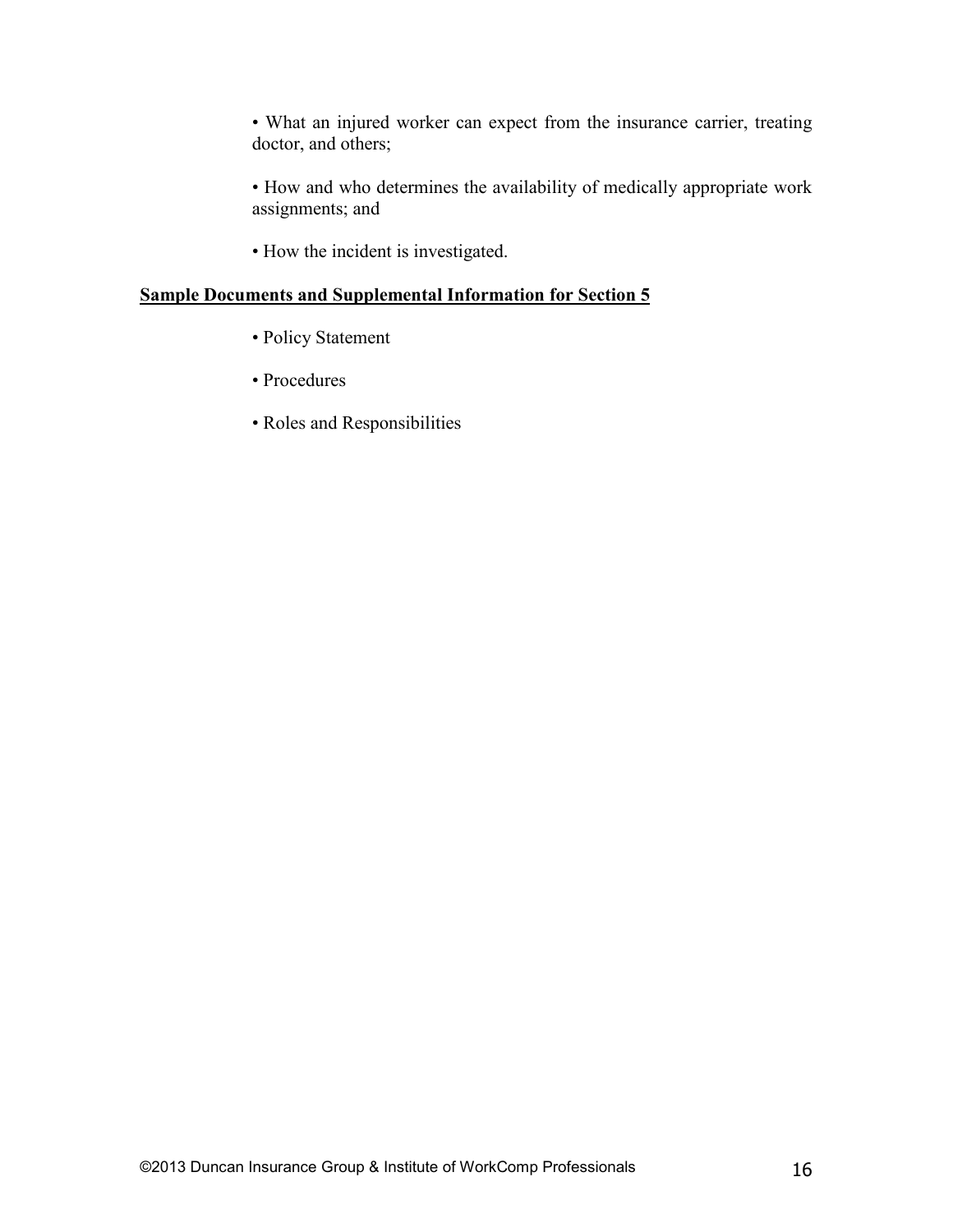## **SAMPLE: POLICY STATEMENT**

(Company name) is committed to providing a safe workplace for our employees. Preventing work related illness and injury is our primary goal.

Our early return to work program provides opportunities for an employee who is injured on the job to return to work at full duty. If the injured worker is not physically capable of returning to full duty, the program provides opportunities to perform his or her regular job with modifications or, when available, to perform alternate temporary work that meets the injured worker's physical capabilities.

(Signature of President/CEO/Manager)

 $(Date)$ 

## **SAMPLE: POLICY STATEMENT**

(Name of company) will make every reasonable effort to provide suitable return to work opportunities for every employee who is unable to perform his/her regular duties following a work related injury. This may include modifying the employee's regular job or, if available, providing temporary alternate work depending on the employee's physical abilities.

Only work that is considered productive and meaningful to the business shall be considered. Injured workers who are participating in the early return to work program are expected to provide feedback in order to improve the program's future development.

(Signature of President/CEO/Manager)

 $(Date)$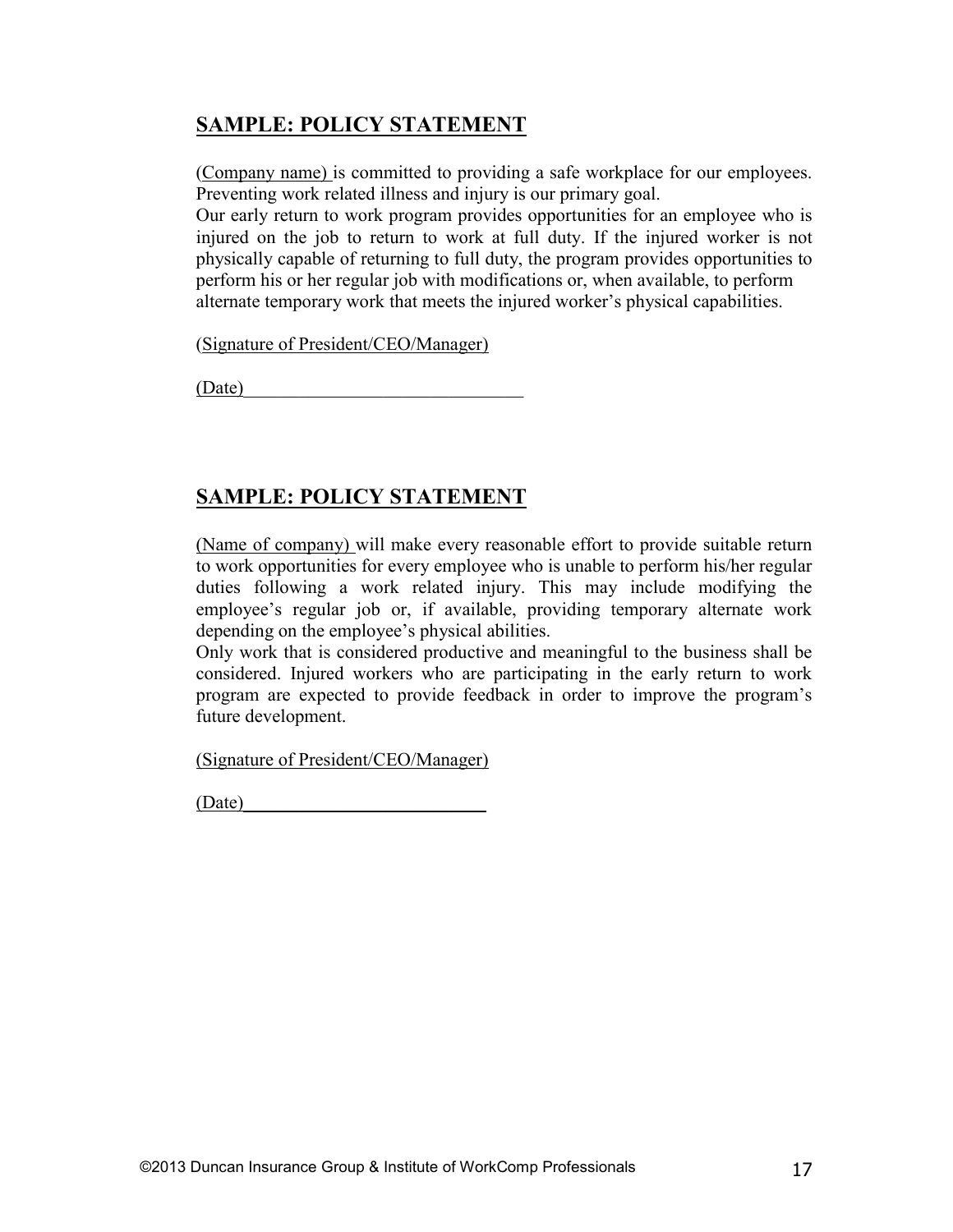# **SAMPLE: PROCEDURES**

1. An employee who is injured at work must immediately report the incident to their supervisor.

2. The supervisor is required to:

.

- Obtain immediate medical attention for the injured worker;
- Follow company requirement for reporting job related injuries and illnesses;
- Complete an incident investigation report.

3. The supervisor and injured worker review information received from the doctor and jointly determine if appropriate work is available.

4. The injured worker is responsible for following medical instructions on and off the job.

5. Following an injured work's return to work, the supervisor or the return to work coordinator monitors the injured worker's progress to assure that restrictions are carefully followed and assist to resolve any difficulties.

6. The injured worker must immediately report any difficulties with performing assigned work. Supervisor and injured worker work to address the problem.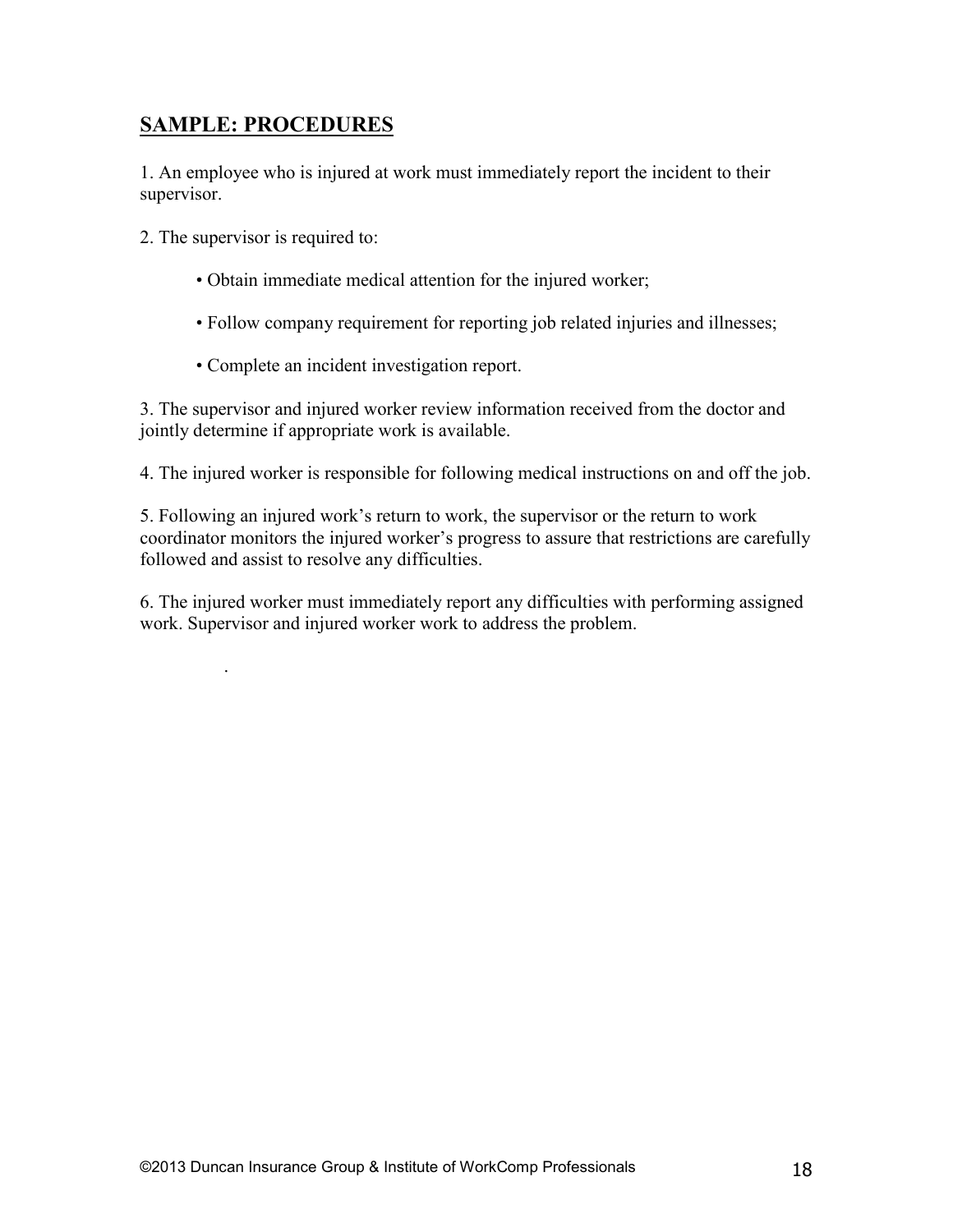# **SAMPLE: ROLES AND RESPONSIBILITIES**

#### **EMPLOYER RESPONSIBILITIES**

- Provide a safe work environment;
- Develop written return to work policies and procedures;
- Educate all employees about the program;
- Train employees on proper reporting of incidents and incident investigation;
- Promptly report job related injuries to the insurance carrier;

• Provide information to employees about the workers' compensation system and benefits;

• Regularly communicate with the injured worker during the time away from work and monitor progress upon the injured worker's return;

• Make every effort to develop and provide meaningful return to work opportunities;

• Communicate with the treating doctor and insurance carrier to encourage recovery and return to work;

• Develop functional job descriptions and identify physical requirements that clearly identify physical activities required to do the work.

#### **EMPLOYEE RESPONSIBILITIES**

• Know and follow safety policies and procedures;

• Report any injury immediately;

• If medical attention is necessary, inform your treating doctor that return to work opportunities are available to accommodate your physical abilities;

• Provide your doctor with a Return to Work Information Packet as provided by your supervisor;

• Notify your supervisor immediately if your work status changes;

• When your doctor releases you to return to work, report on the next regular shift; and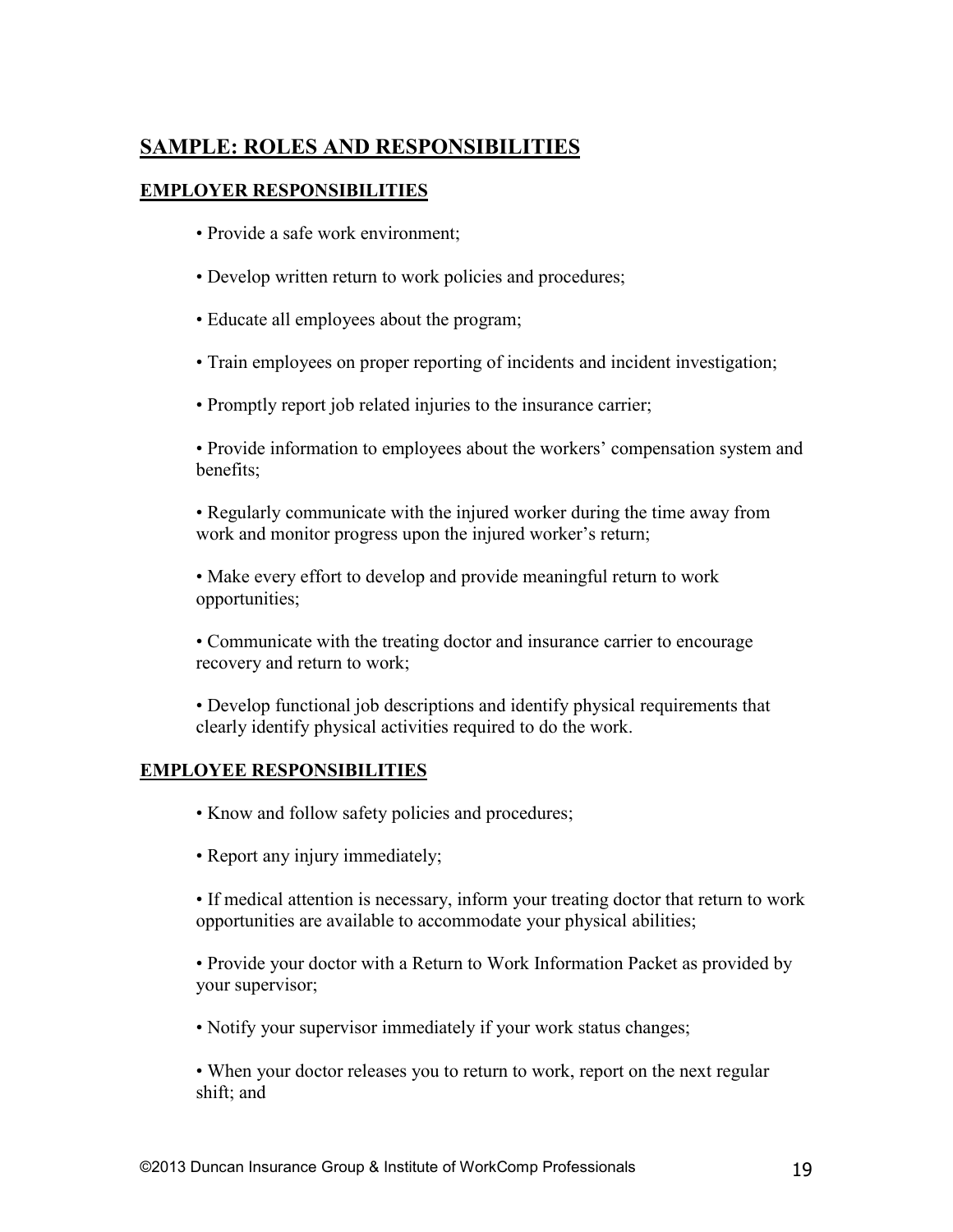• Follow your doctor's orders and restrictions at home and at work.

#### **INSURANCE CARRIER RESPONSIBILITIES**

• Ensure proper administration of all workers' compensation claims;

• Maintain communication with the injured employee, health care providers, and the employer;

• Encourage and actively assist injured workers in the successful return to work.

#### **HEALTH CARE PROVIDER RESPONSIBILITIES**

• Provide appropriate, effective medical treatment that facilitates recovery and expedites return to productive work; and

• Set reasonable return to work and recovery goals from the beginning of treatment.

• Work with employer to encourage appropriate return to work opportunities.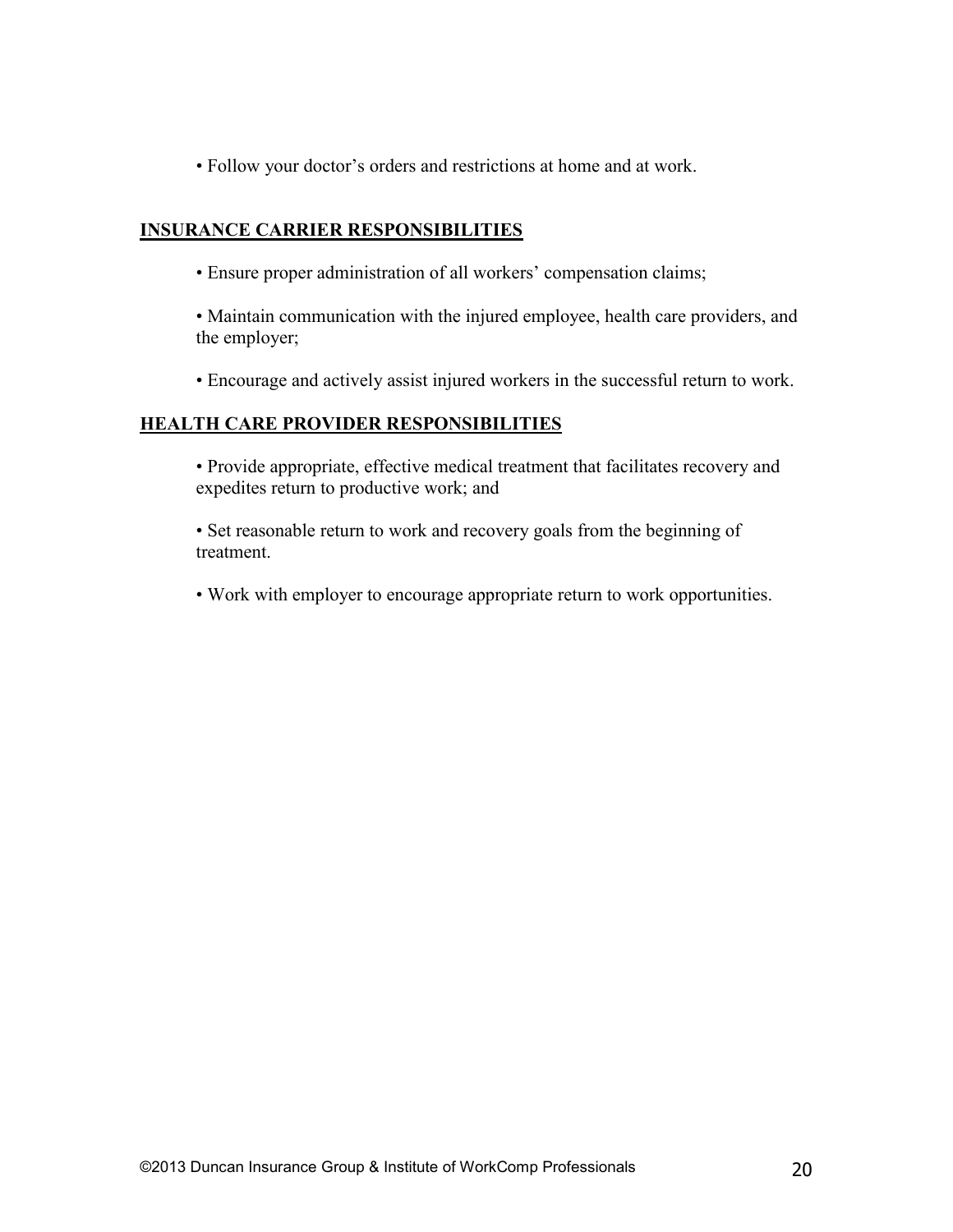# **VI. EDUCATION: BEING PREPARED**

Prior to the initiation of an early return to work program, provide information to all employees, including supervisors and managers, about the human and financial costs of workplace injuries, the benefits of an early return to work program, and their roles and responsibilities.

All employees, including supervisors and managers, must agree that every effort will be made to return any injured worker to work as soon as possible following an on the job injury and understand why that is important. Everyone needs to understand that the return of an injured worker might require what is perceived as "special treatment". Understanding the program will provide reassurance that everyone will receive similar consideration and treatment if they are ever injured. Supervisors and managers should be held accountable for supporting the program and for assisting to provide return to work opportunities as often as possible.

Having an early return to work program does not obligate employers to create unnecessary work or to return an injured worker if there is no appropriate productive work available. Having a program does obligate the employer to try to provide meaningful productive work that accommodates the injured workers' medical abilities as often as possible. Initiating a program may require new thinking and developing different perceptions of work assignments, such as dividing certain tasks between jobs to free up an uninjured employee to do other work, or temporary transfers to other departments. It is more economical to have a trained and experienced employee working at a reduced pace or schedule than not working at all.

Some employers present the early return to work program as part of their benefit packages. Including information about the program on a routine basis during safety meetings and new hire orientations, periodically reminding employees about the program in newsletters, and putting up posters or using payroll stuffers will help integrate the expectation of early return to work into the basic culture of the organization. Continuous reminders about the program reinforce the company's commitment to employees and to successful return to work.

Providing information about the workers' compensation system prior to an injury can be helpful in alleviating some of the concerns and misconceptions of employees. Reassure employees that, if they are injured on the job, returning to work does not impact their eligibility for benefits. Employees should know beforehand that Temporary Income Benefits may be reduced or suspended depending on the amount of earnings they receive for working. Temporary Income Benefits may be reinstated, depending on continued eligibility, if they are unable to continue working or if suitable work is no longer available through the early return to work program. Returning to work does not impact eligibility for medical benefits related to a compensable injury.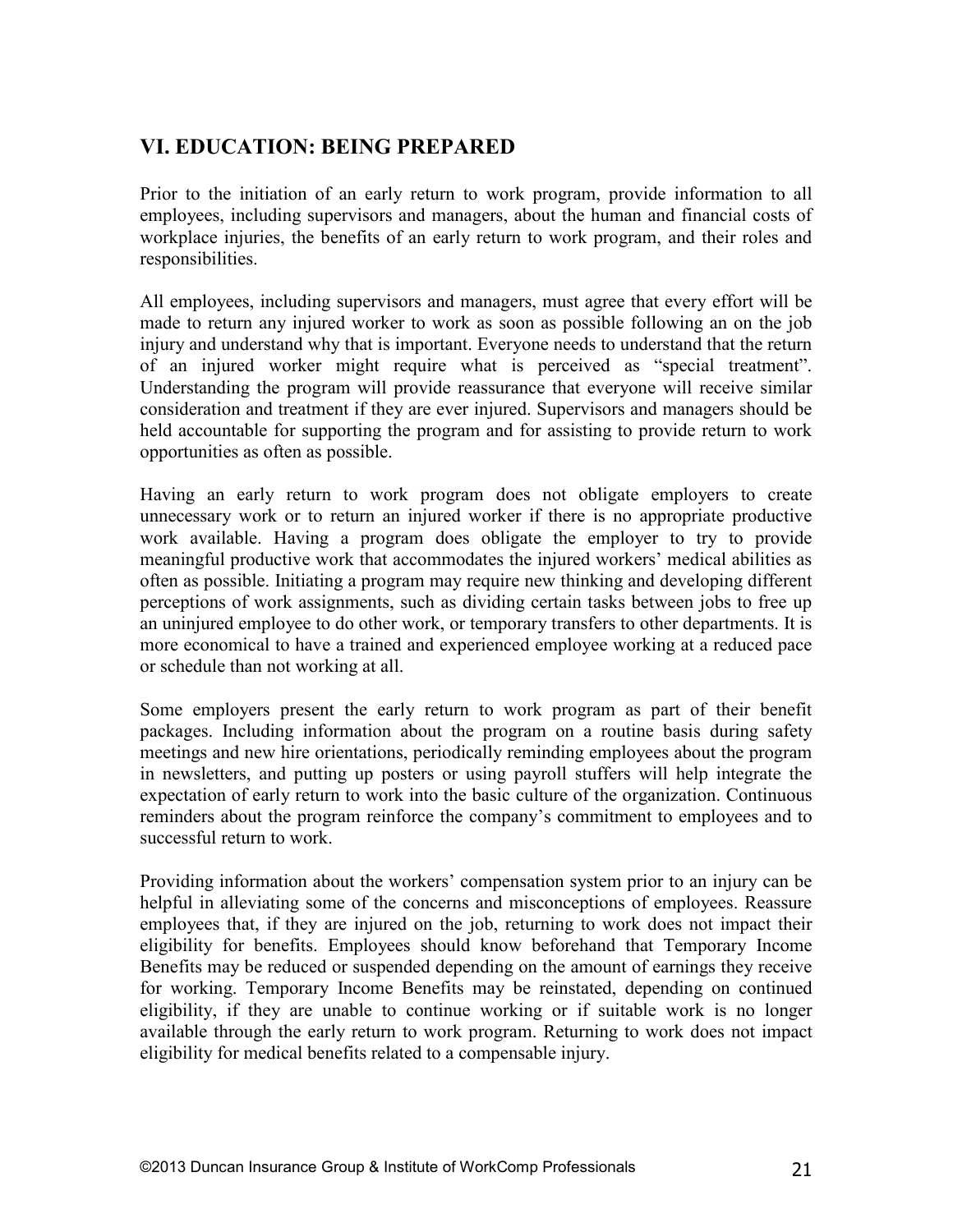#### **Importance of Employee Involvement in Program Development**

Involving employees in the development and implementation of the early return to work program encourages a feeling of ownership of the program and maximizes the opportunities for success. Keeping the focus on safety and the emphasis on early return to work is a joint effort. The program will benefit from having the input of experienced and knowledgeable workers. The result should also be an improved safety record for the company or business.

Employees who are involved are more likely to encourage and accept return to work efforts on their own behalf and on behalf of their co-workers. Employees, supervisors, and managers who help with training and education efforts, reviewing accident history, developing job descriptions, recommending modifications to jobs, and identifying meaningful alternate assignments develop a sense of ownership and responsibility for the success of the program.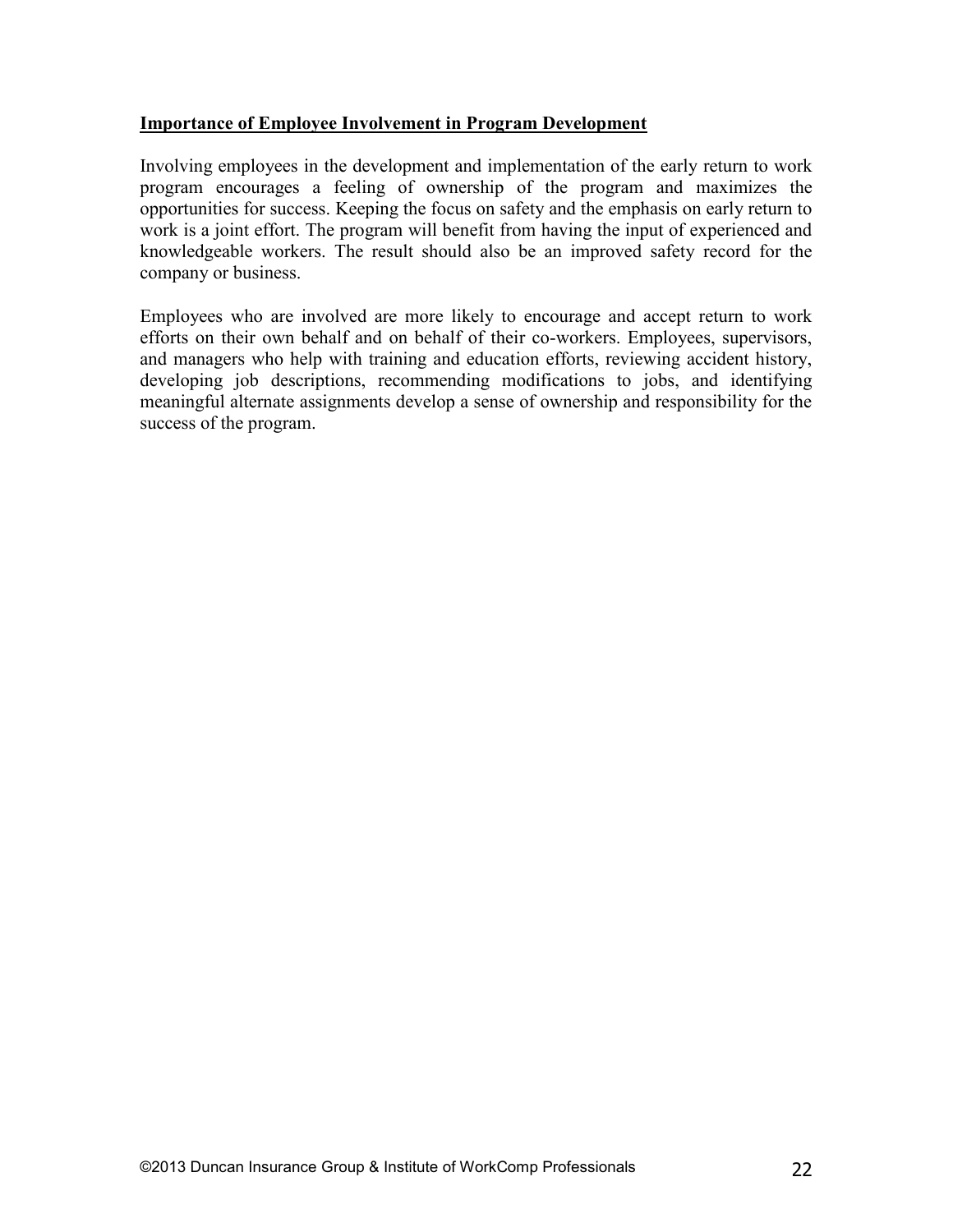# **VII. COMMUNICATION: THE KEY TO SUCCESS**

Poor communication or lack of communication is the primary barrier to a successful return to work program. Maintaining regular communication with the injured worker and with the treating doctor is vital to the return to work process.

#### **Maintaining the Employer-Employee Connection**

It is easy for an injured worker who cannot immediately return to work to become "disemployed" or disconnected from his or her employer. The longer an injured worker remains off work, the more probable it is that this detrimental separation will occur. Maintaining the employer-employee relationship with regular communication will help reduce the probability of lengthy lost time.

Coordinate between supervisors and/or the employer's designated contact person to facilitate routine communication during lost time. Expressions of sincere regard for the injured worker's quick recovery help the injured worker feel valued and missed.

Regular communication can include notices about company events such as picnics, awards, and birthdays, and mailing company newsletters and get well cards. Call the injured worker to determine if there are any questions or if assistance is needed. Telephone calls provide an opportunity to show concern for an injured worker, to encourage the injured worker to follow the doctor's instructions while at home, provide information and encourage return to work.

Helping the injured worker to remain connected to fellow employees and to the workplace can encourage an employee to return faster, overcome obstacles to return to work, and maintain a positive frame of mind regarding returning to the work environment.

#### **Communicating with the Treating Doctor**

Usually, doctors only know what they are told about the employee's worksite and job requirements. Without a detailed job description of the injured worker's regular job, the treating doctor must base return to work decisions only on the subjective assessment of the job, usually provided by the injured worker.

It is not the job of the treating doctor to make employment decisions. The doctor is responsible for providing information regarding the abilities of the injured worker so that his or her employer can make informed return to work determinations.

After the initial examination, the treating doctor must send the employer and the insurance carrier a completed "Work Status Report", stating the injured worker's physical capabilities as they relate to the injury and to the injured worker's ability to carry out job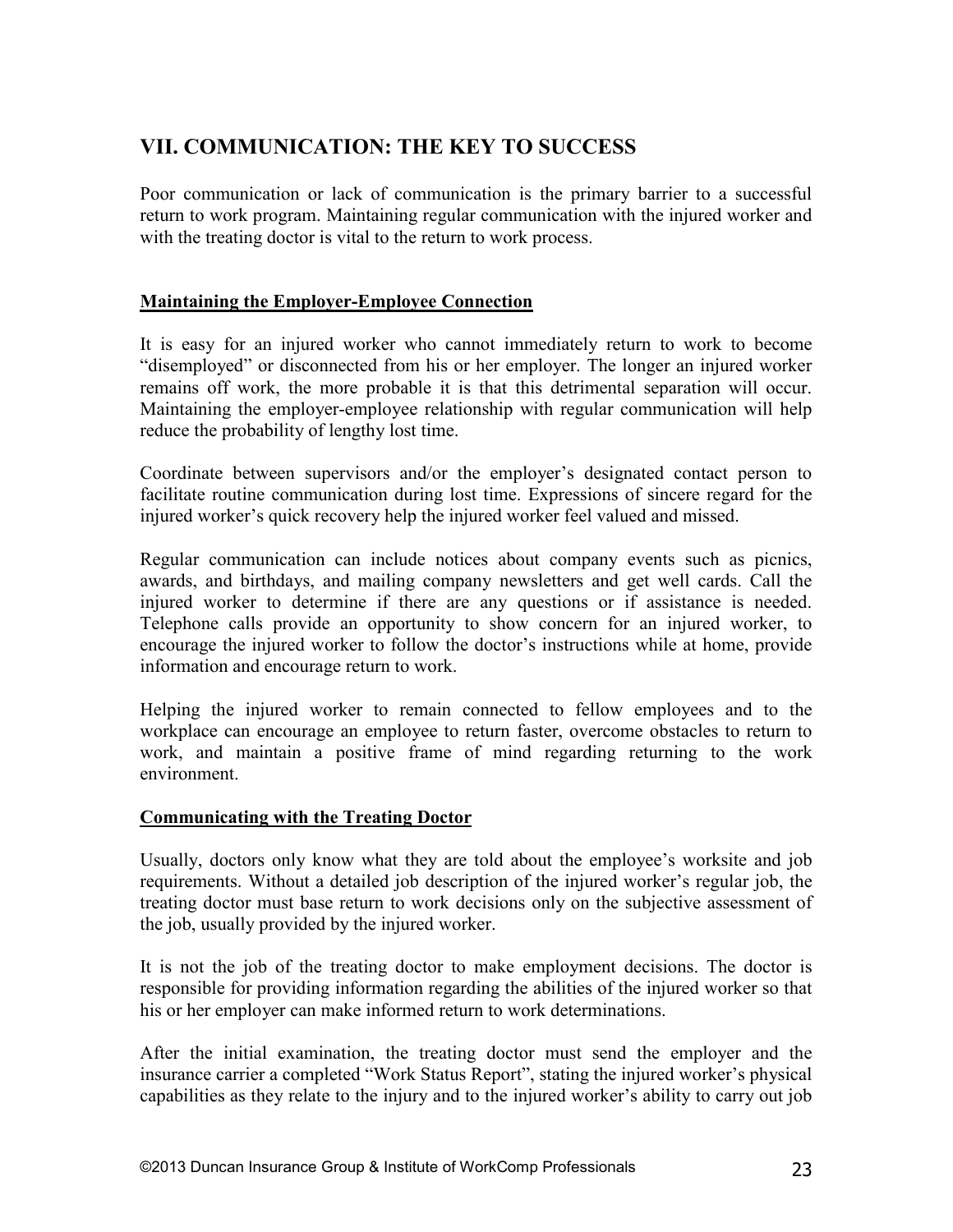tasks. Changes in the condition of the injured worker are also reported on the "Work Status Report" periodically until the injured worker is fully released to return to work.

After reviewing the completed "Work Status Report", the employer can determine if there is suitable work available that accommodates the employee's restrictions. After this determination is made, an employer should make a bona fide job offer. If the injured worker does not believe that the available work is within restrictions, the injured worker can ask the treating doctor for clarification.

#### **Information Packet**

Having an information packet to provide to an injured worker and the treating doctor at the time of the initial visit can make the difference between a medical only claim and a lost time claim. Providing the information as soon as possible helps ensure that correct information is communicated in a timely manner.

Although it is not required, some employers find it helpful to obtain a medical release at the time of a work related injury pertinent only to the injury. With a signed release, the doctor may be more inclined to discuss medical information with the employer.

The prepared packet could include information such as the following:

- Letter to the treating doctor explaining the return to work program, providing carrier information and identifying an employer contact;
- Signed release of medical information;
- Return to Work Authorization Form;
- Information about the workers' compensation system and benefits.

#### **Coordinating Communication Efforts**

The insurance carrier should be made fully aware of the return to work program and of the employer's desire to provide appropriate work for injured workers. The carrier can play an important part in bringing the employee back to work; therefore, it is important to clarify the employer's expectations of the carrier in this regard.

Coordinating communications and the exchange of information among the treating doctor, the employer, and carrier can prevent duplication of efforts, eliminate unnecessary calls, and prevent confusion.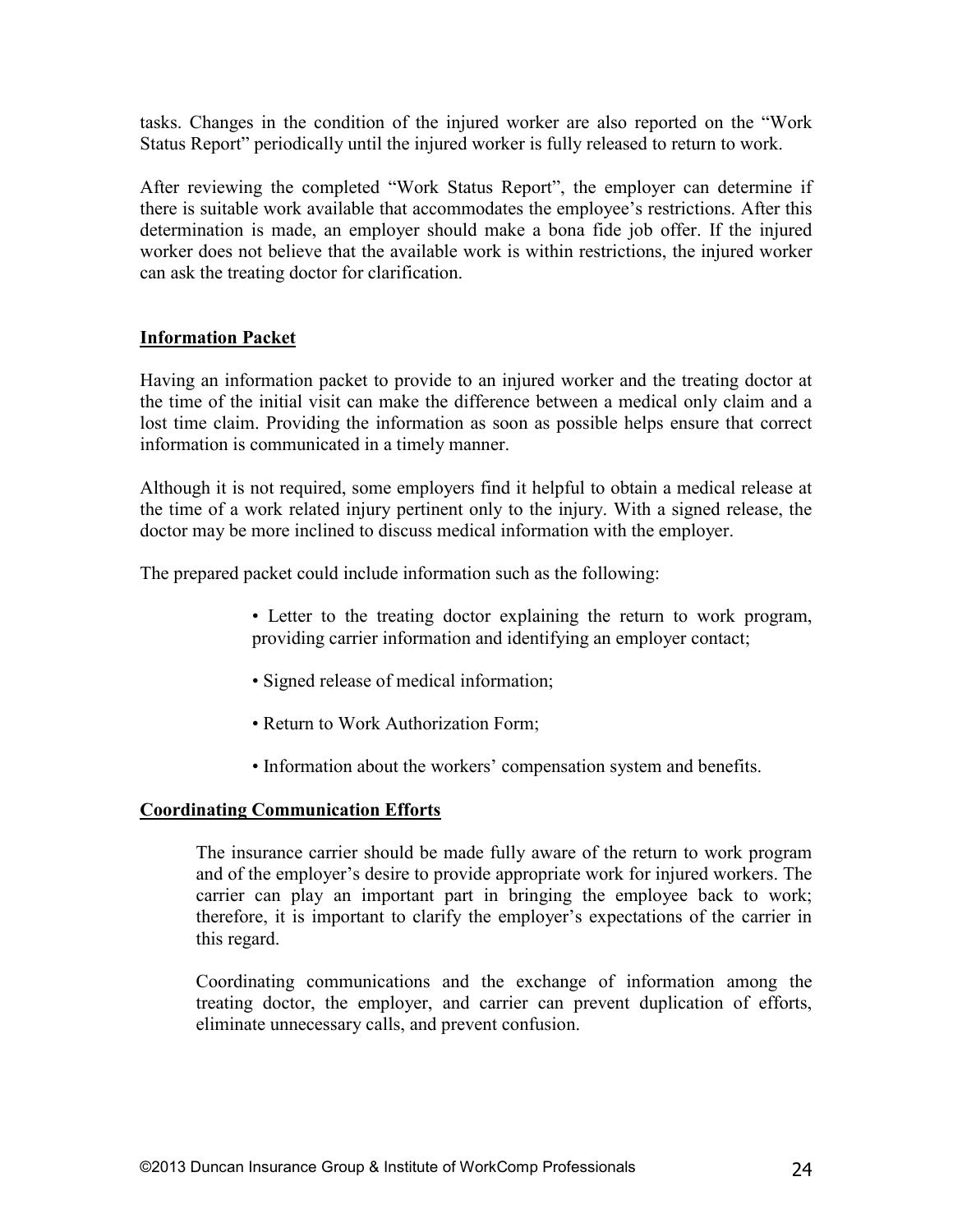## **OFFER OF EMPLOYMENT**

An employer or insurance carrier (carrier) should request the treating that doctor provide a Work Status Report. Then, an employer should offer an employee a modified duty position that has restricted duties that are within the employee's work abilities as determined by the employee's treating doctor.

An employer's offer of modified duty should be made to the employee in writing. A copy of the Work Status Report on which the offer is being based shall be included with the offer as well as the following information:

- (1) the location at which the employee will be working;
- (2) the schedule the employee will be working;
- (3) the wages that the employee will be paid;
- (4) a description of the physical and time requirements that the position will entail; and

(5) a statement that the employer will only assign tasks consistent with the employee's physical abilities, knowledge, and skills and will provide training if necessary.

A carrier may deem the wages offered by an employer through a bona fide offer of employment to be Post-Injury Earnings.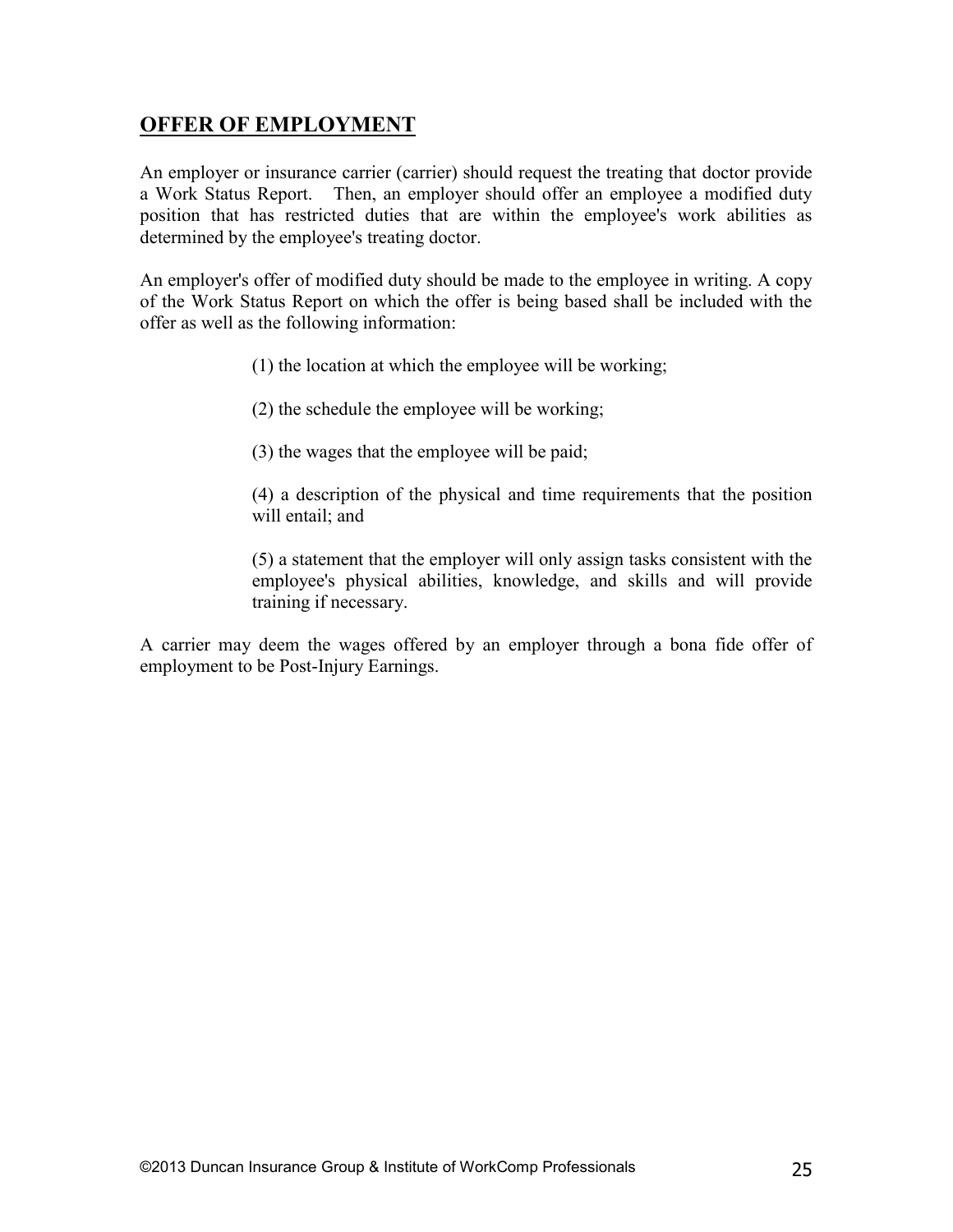# **VIII. MAKING APPROPRIATE WORK ASSIGNMENTS**

#### **Modified Regular Duty**

The primary goal of early return to work is to return an injured worker to his or her original job as soon as possible. If an injured worker cannot return to regular work at full capacity, temporary modifications to his or her regular job such as schedule changes, reduced hours, reduced capacities, or sharing parts of the work with others are effective accommodations.

#### **Alternate Assignments**

If an injured worker cannot perform regular duties, temporary alternate assignments can be the bridge back to regular employment. Injured workers who take an active role in the decision making process to determine their own return to work assignments are more likely to have a successful return to work.

Alternate assignments must be meaningful and productive. Demeaning or "make-work" assignments will defeat the purpose and could be seen as punishment. Assignments must be within the injured worker's capabilities. When determining alternate assignments, consider jobs or tasks that need to be done but are rarely done due to lack of time. Consider the injured worker's past work experience and skills. Alternate work assignments are generally short term in nature. Temporary transfer to another regular position that meets the injured worker's medical restrictions is another choice.

Before actual assignments are needed, ask employees to identify everyday or new tasks that could be done by injured workers as temporary assignments. Develop and keep on hand a list of tasks that are not being performed now that would be helpful. Identify tasks that are only performed occasionally or that no one seems to have time to do. Tasks that could be performed by an injured worker that would help other employees to perform their jobs more efficiently are also a source of alternate assignments. This information is to be prepared prior to injury will expedite the determination of appropriate assignments and facilitate return to work in a timely manner.

#### **Duration of Assignments**

Alternate assignments are considered temporary. Some modifications to the injured worker's current job may result in permanent changes; however, most accommodations are for the duration of the healing period until the treating doctor releases the injured worker to return to full duty.

When the doctor gives the injured worker full release to work, the employee can go back to his or her original job. If the doctor continues medical restrictions, employers may want to reevaluate continuing alternate work assignments.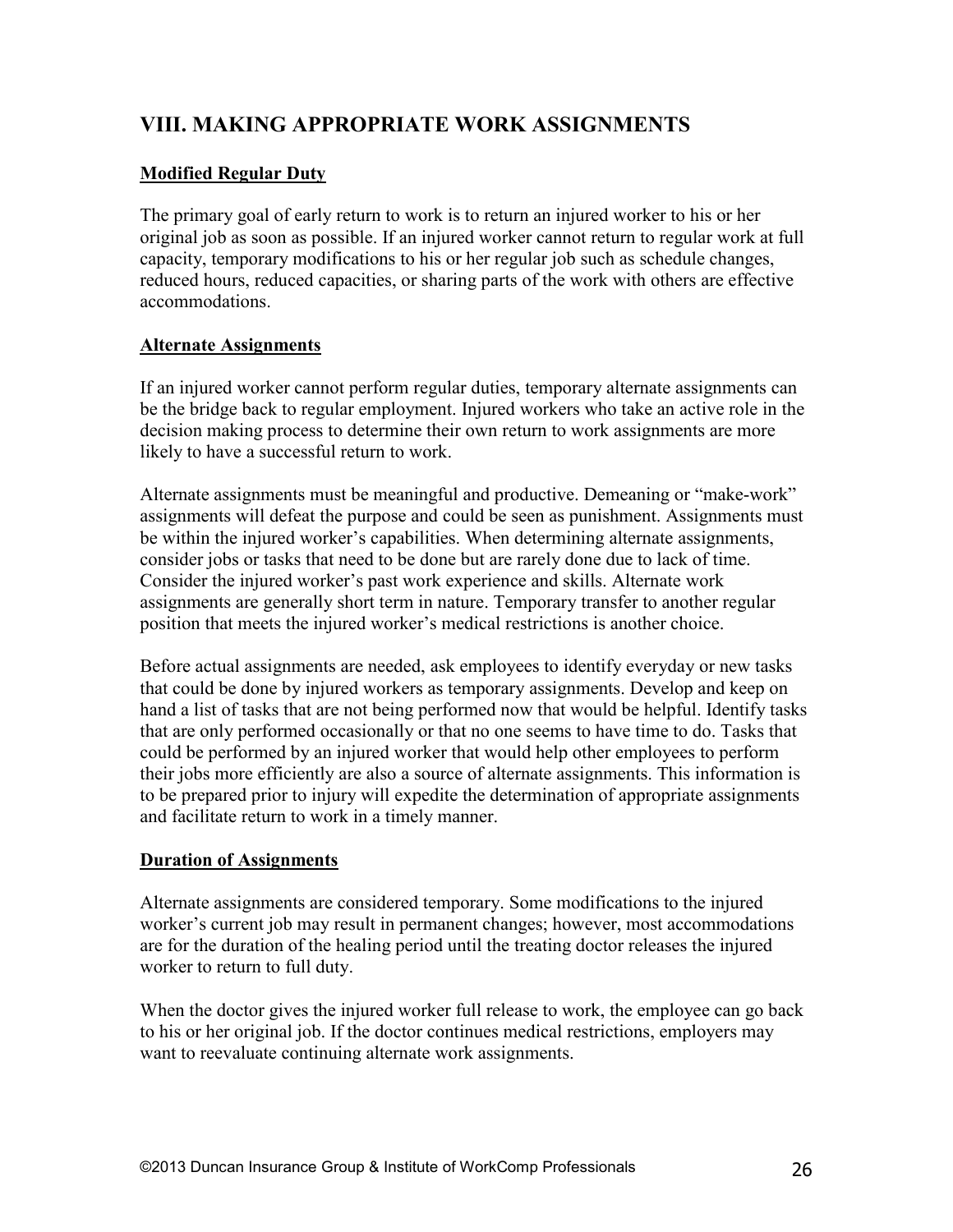## **IX. INTERRELATIONSHIPS OF THE AMERICANS WITH DISABILITIES ACT (ADA), AND FAMILY MEDICAL LEAVE ACT (FMLA) AND WORKERS' COMPENSATION IN RETURN TO WORK PROGRAMS**

The Americans with Disabilities Act (ADA) was enacted to protect people from discrimination on the basis of disability. The Family Medical Leave Act (FMLA) was enacted to provide job security to employees who have serious medical conditions or who must meet personal and family obligations to tend to vital needs at home.

These laws serve different purposes; however, they interrelate in a return to work context when an employee with a compensable injury also meets the criteria for protections under the ADA or the FMLA.

Employers should seek expert advice when making decisions related to any particular situation and obtain legal advice regarding the coordination of return to work programs, the ADA, and/or the FMLA. Consistent application of the return to work program can alleviate concerns of disparate or discriminatory treatment of employees.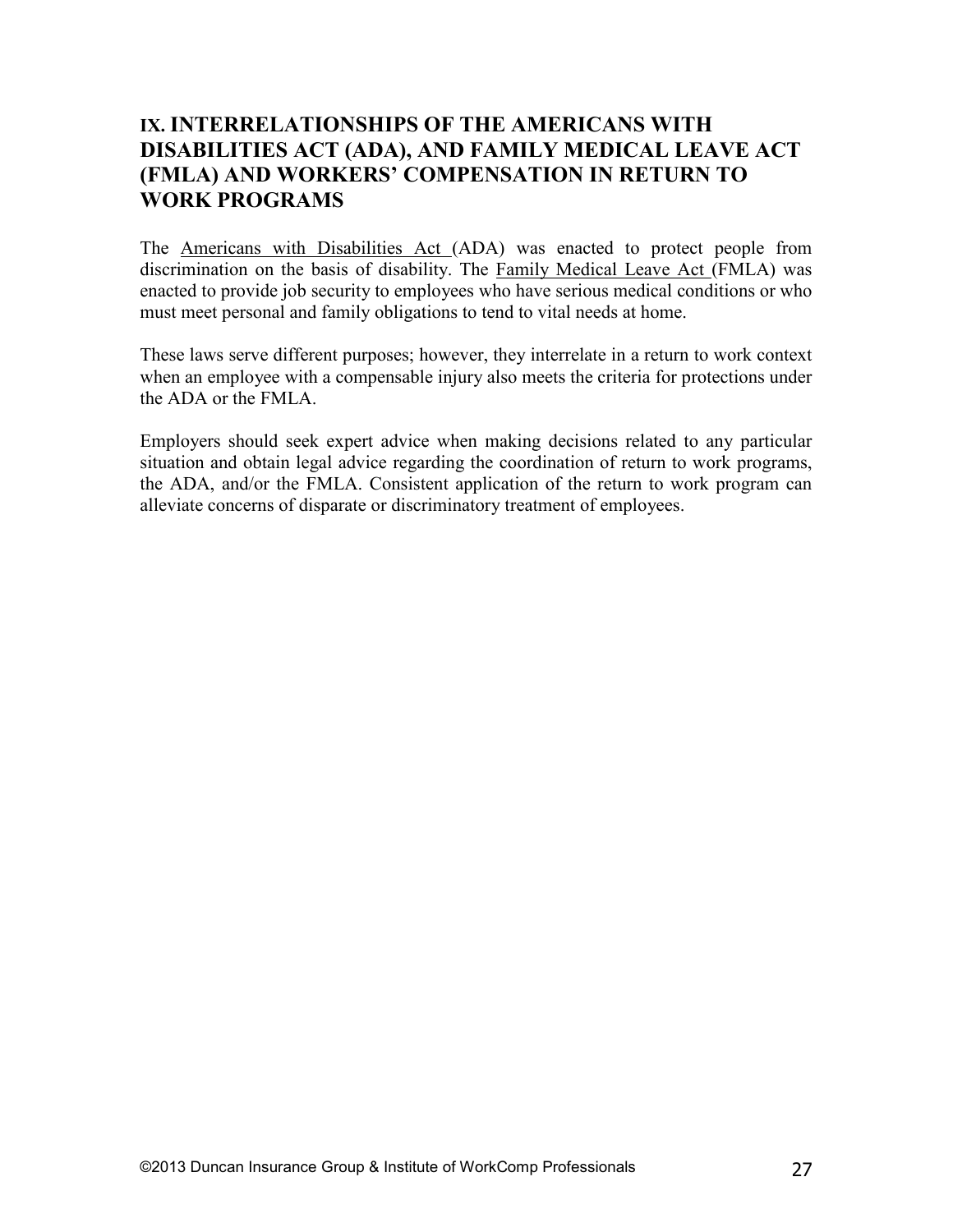This page intentionally left blank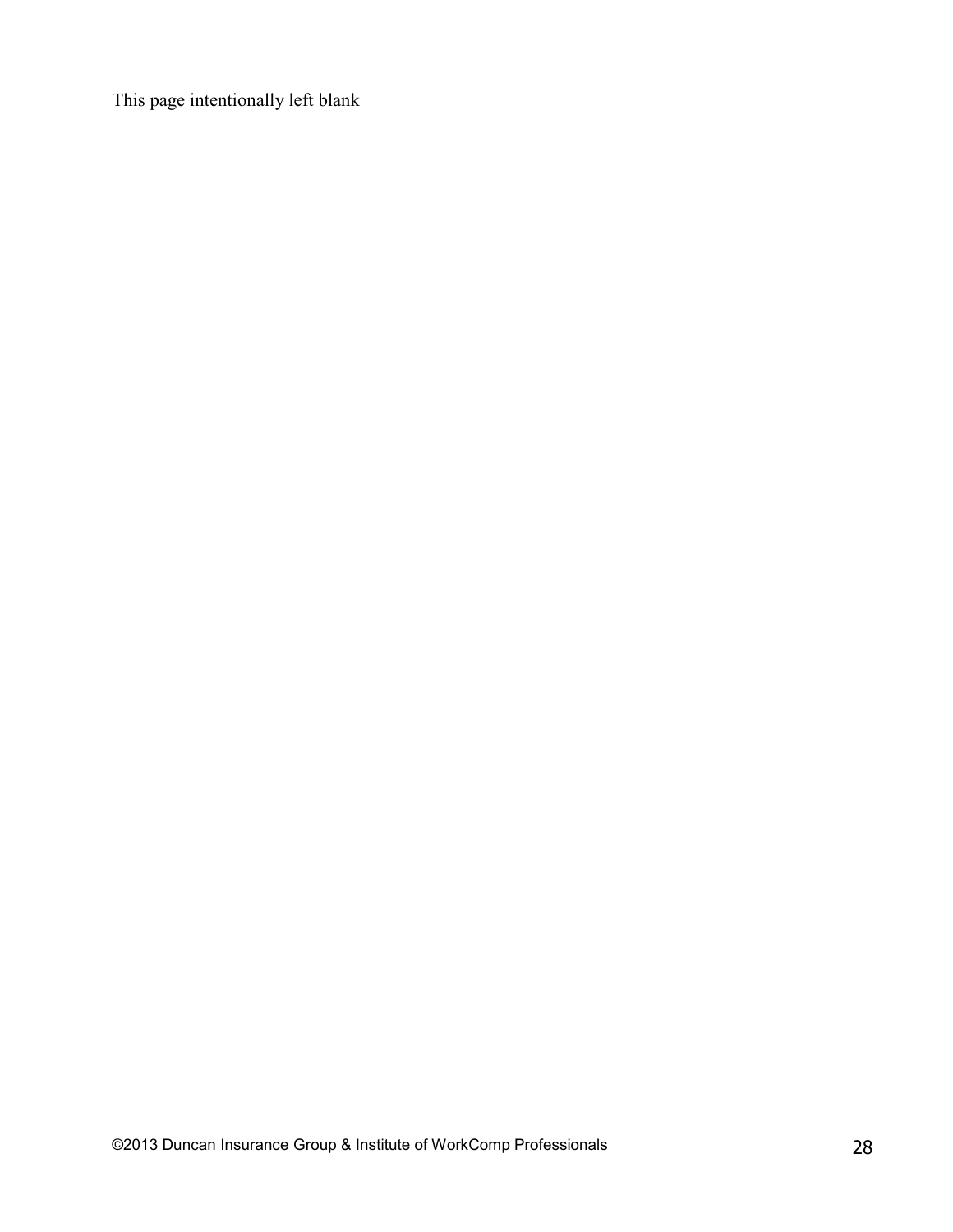# **X. FORMS AND TOOLS**

- · Implementation Checklist
- · Employee Responsibilities
- $\bullet$  Follow up checklist(s)
- Letter to treating doctor;
- "Return to Work Authorization Form";
- · Release of medical information;
- · Letter making bona fide offer of employment,
- · Offer of employment agreement.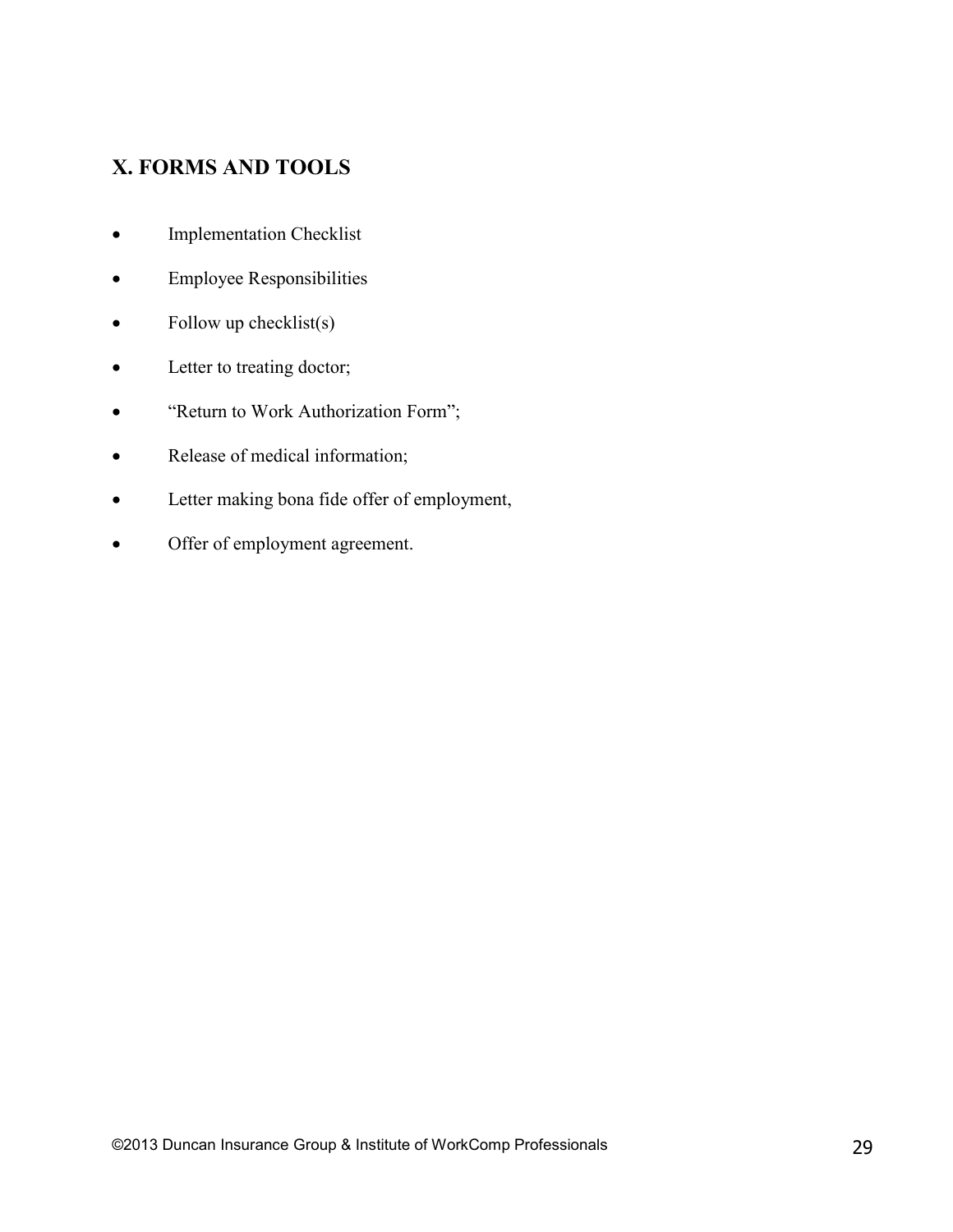This page intentionally left blank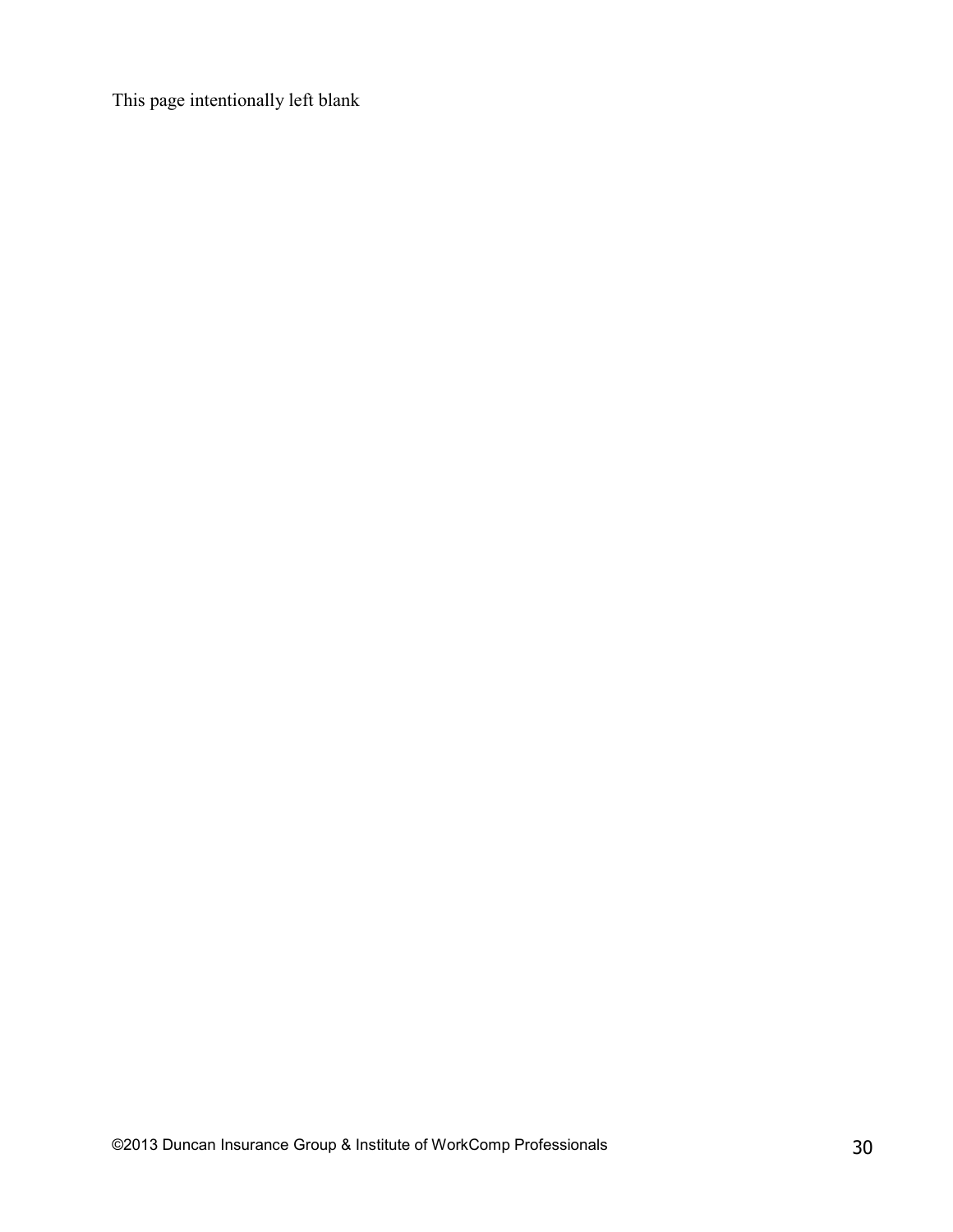## **IMPLEMENTATION CHECKLIST:**

#### **Factors employers should consider in adopting a** *Back on the Job Program***:**

- $\perp$ Appoint a program coordinator
- $\Box$ Train managers and supervisors
- $\Box$ Communicate the program to employees
- $\Box$ Educate employees on return-to-work
- $\Box$ Require incident report within 24 hours
- $\Box$ Hold return-to-work team meetings
- $\Box$ Designate jobs for modified, transitional, and alternative duty
- $\Box$ Modify work schedules
- $\Box$ Use vocational, rehabilitation, and/or medical professionals
- $\Box$ Standardize job descriptions
- $\Box$ Place returning employees in other departments or locations
- $\Box$ Invite care providers to visit operations
- $\Box$ Train care providers on the Back On The Job Program
- $\Box$ Document, track, and manage program cases
- Allocate program expenses and savings to work units $\Box$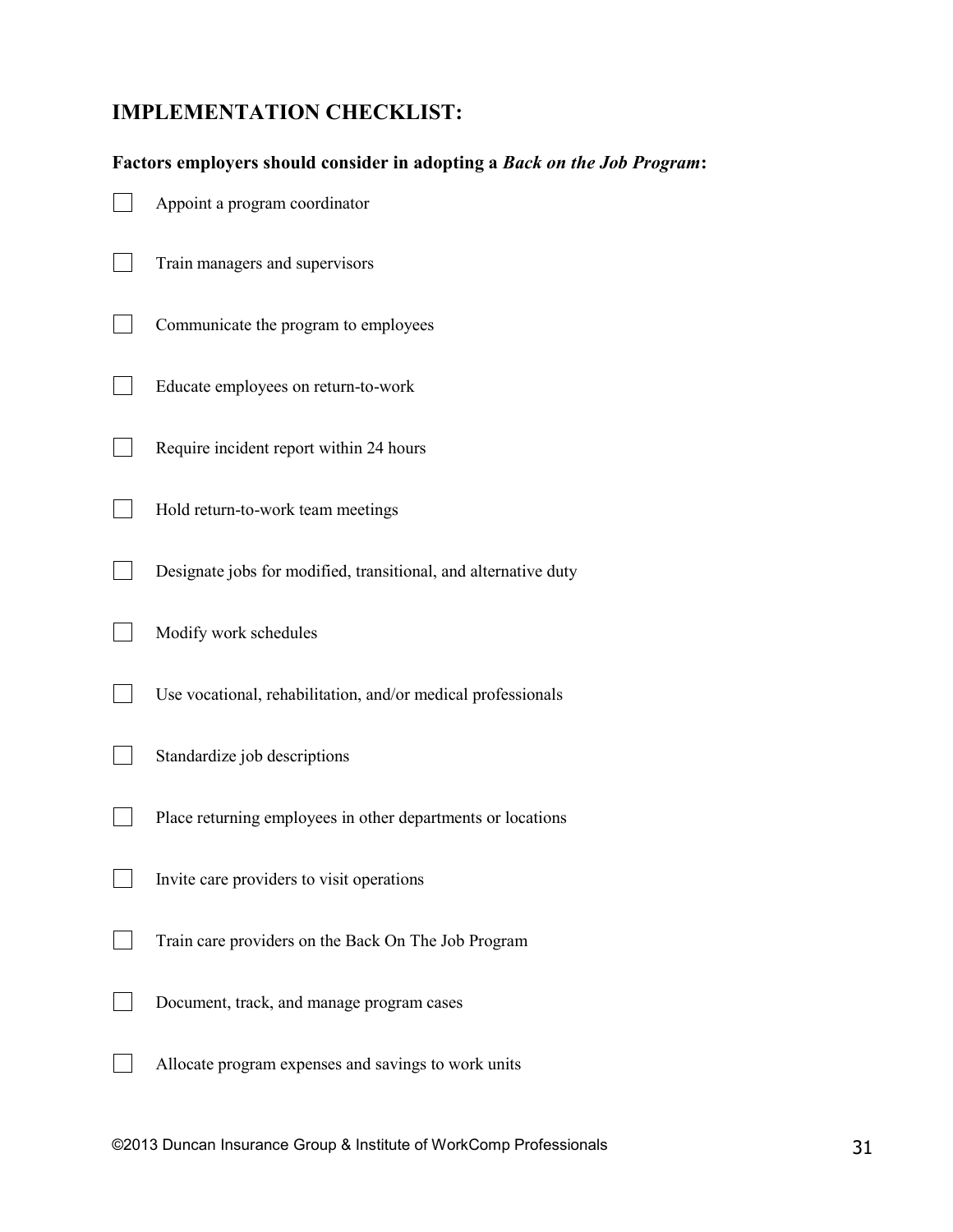This page intentionally left blank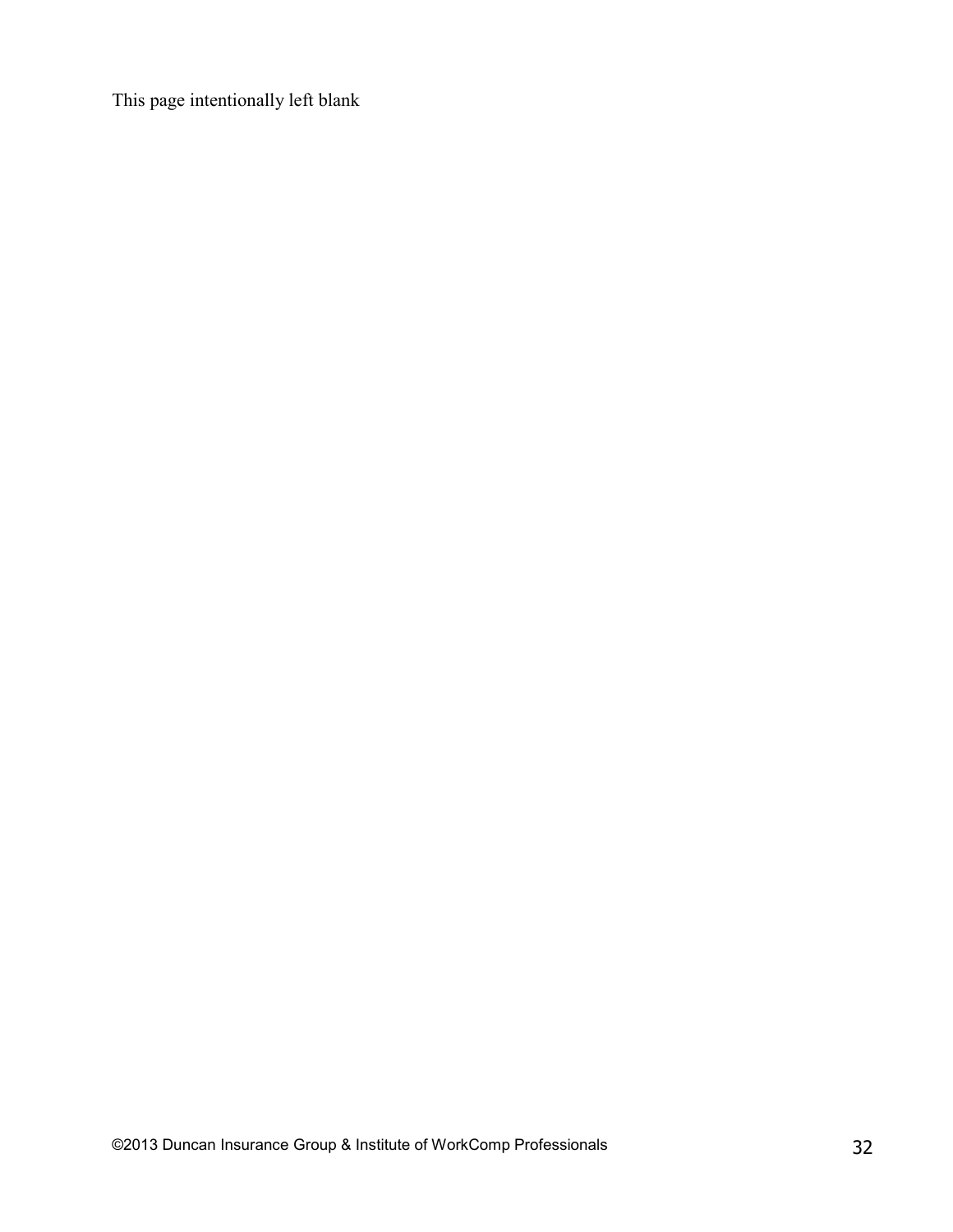#### **EMPLOYEE RESPONSIBILITIES WHEN INJURED ON-THE-JOB**

- 1. Report all accidents or illnesses, no matter how minor, to
- 2. If you need to see a physician, please contact your supervisor immediately.
- 3. Written or verbal information regarding the availability of light duty work should be given to the physician at the time of the first visit. In any case, the information will be provided to your attending physician in accordance with **Return-to-Work Program.**
- 4. Immediately report to \_\_\_\_\_\_\_\_\_\_\_\_\_ the results of each physician visit. This should be done in person unless other arrangements have been made.
- 5. Contact should be made with each each each for updates on your condition and your ability/needs to return-to-work. Any information from the company will be provided to you at this time.
- 6. All work releases must be reported to \_\_\_\_\_\_\_\_\_\_\_\_ immediately so your return-to-work can be scheduled.
- 7. If is unavailable, you should contact the same is unavailable, you should contact
- 8. If you have any questions or have concerns about the light duty job, it is your responsibility to consult \_\_\_\_\_\_\_\_\_\_\_\_ or \_\_\_\_\_\_\_\_\_\_\_ immediately to discuss them. If they have any questions or concerns they will discuss them with you.
- 9. Doctor or physical therapy appointments should be scheduled outside working hours if possible. If not possible, arrangements need to be made with

I have read the above responsibilities information. I have been given the opportunity to ask questions about my responsibilities. I understand that failure to follow them may result in disciplinary action and/or adversely effect my workers' compensation benefits. I have received a copy of this document.

 $\mathcal{L}_\mathcal{L} = \{ \mathcal{L}_\mathcal{L} = \{ \mathcal{L}_\mathcal{L} = \{ \mathcal{L}_\mathcal{L} = \{ \mathcal{L}_\mathcal{L} = \{ \mathcal{L}_\mathcal{L} = \{ \mathcal{L}_\mathcal{L} = \{ \mathcal{L}_\mathcal{L} = \{ \mathcal{L}_\mathcal{L} = \{ \mathcal{L}_\mathcal{L} = \{ \mathcal{L}_\mathcal{L} = \{ \mathcal{L}_\mathcal{L} = \{ \mathcal{L}_\mathcal{L} = \{ \mathcal{L}_\mathcal{L} = \{ \mathcal{L}_\mathcal{$ 

worker signature date

FOLLOW-UP CHECKLIST FOR JOB RELATED INCIDENTS:

©2013 Duncan Insurance Group & Institute of WorkComp Professionals 33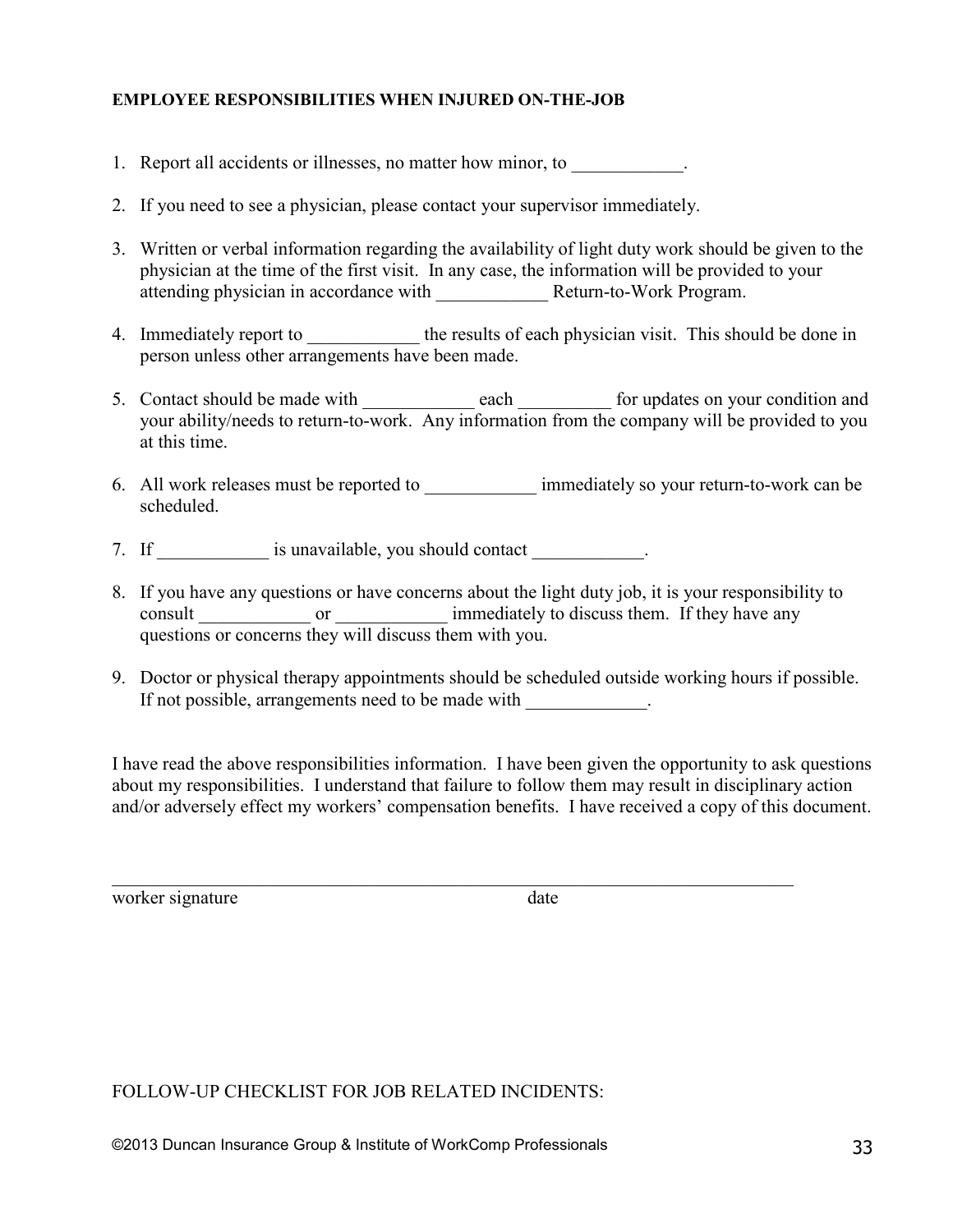#### **Instructions****The Back-on-the-Job Coordinator** *must complete this for every job-related employee injury or illness*

 $\Box$ Send the employee to the proper medical facility.

 $\Box$ Send the following material with the employee:

**Introductory Letter** 

 $\Box$  Drug test authorization (if applicable)

 $\Box$  Back – On – The – Job Authorization

Release of Medical Information Form

#### *IN CASE OF EMERGENCY:*

#### *DO NOT DELAY TREATMENT WHILE THESE FORMS ARE GATHERED. FAX FORMS TO DOCTOR WITHIN 24 HOURS OF THE INCIDENT.*

#### **Name of Doctor/Clinic/Hospital**\_\_\_\_\_\_\_\_\_\_\_\_\_\_\_\_\_\_\_\_\_\_\_\_\_\_\_\_\_\_\_\_\_\_\_\_\_\_\_\_\_\_\_\_\_\_\_\_\_\_\_

#### **Disposition**:

Modified work

 $\Box$  Not back to work

#### **Fax or call in First Report of Injury to Insurance Carrier and to us, your insurance agent.**

**Fax letter to Claims adjuster.** 

 $\Box$  Copy of employee's normal job description.

Additional comments on a separate sheet.

Complete an accident investigation report.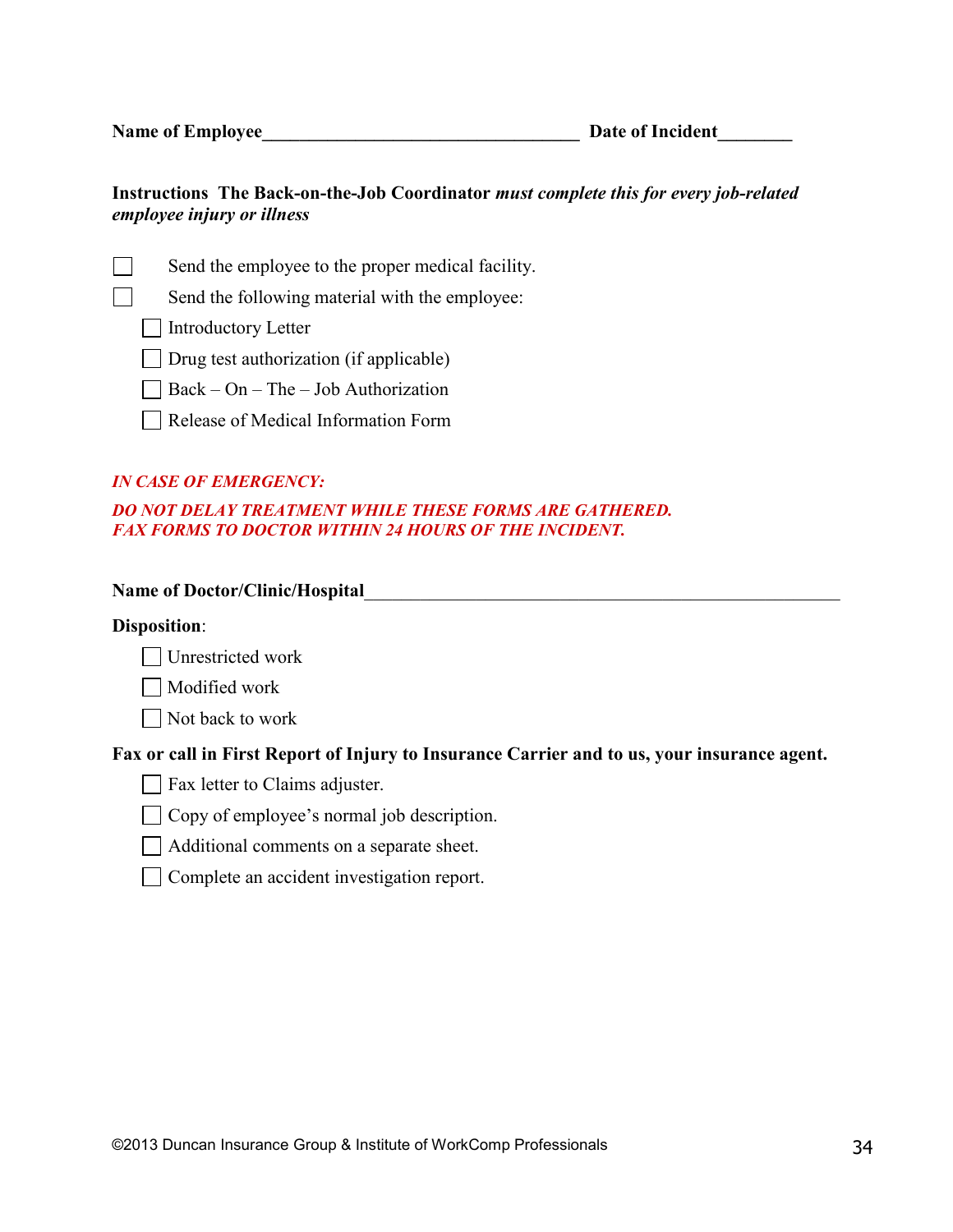#### **If employee comes back to work:**

Meet with the employee to review workers compensation benefits and answer questions.

#### **If employee comes back for modified work:**

- Meet with the employee to review workers compensation benefits and answer questions.
- $\Box$  Explain the modified work limitations to the employee and explain how to get help with tasks that exceed these limitations.

Diary your file weekly from the date of injury to review status.

 $\Box$  Continue to get feedback from the employee as to "how things are going."

#### **If employee did not come back to work:**

□ Continue to the Follow-Up Checklist for Disabling Injuries.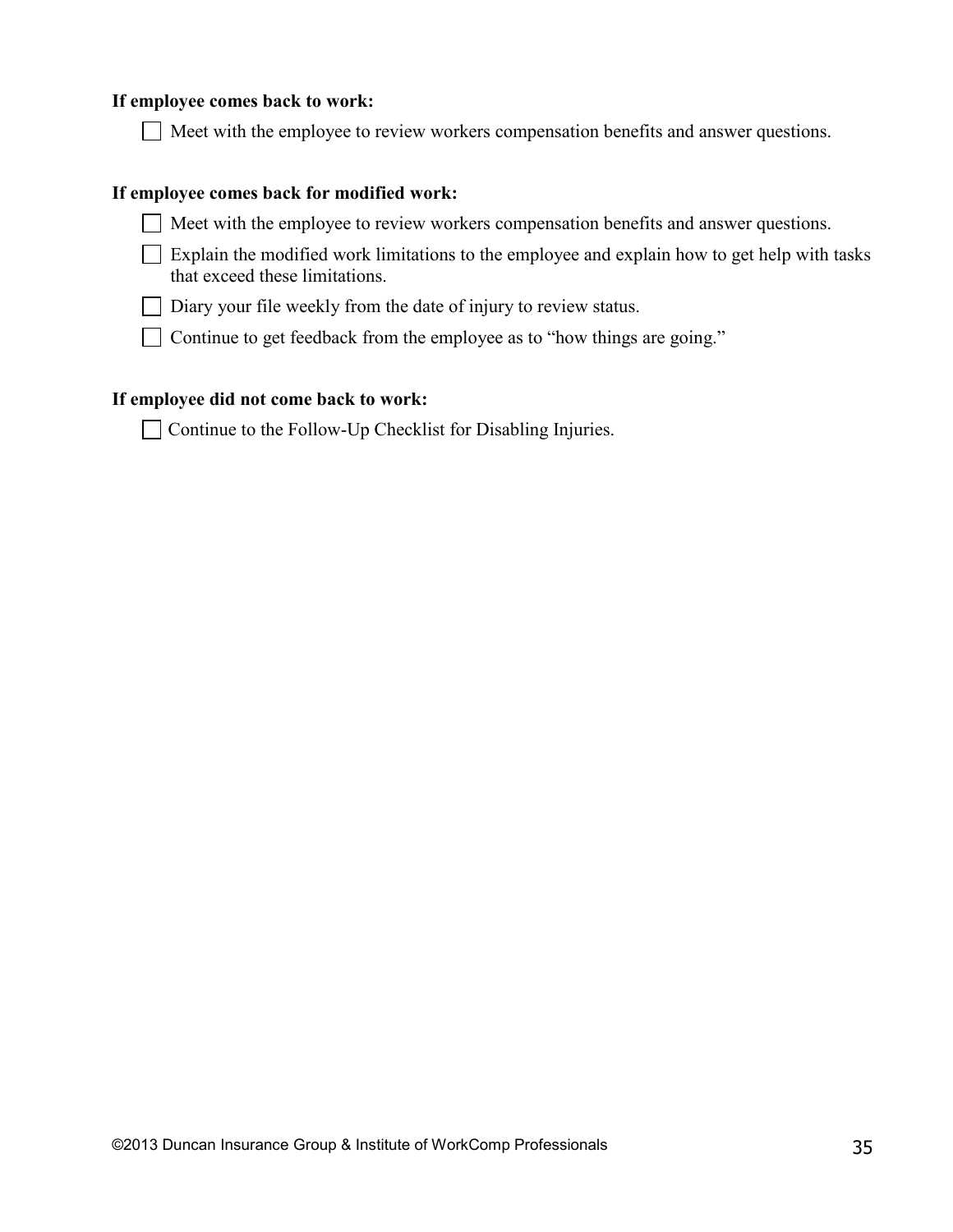#### **FOLLOW-UP CHECKLIST FOR WHEN EMPLOYEE DOES NOT COME BACK TO WORK:**

#### Name of Employee: Date of Incident

#### **Instructions:**

*Complete the Checklist for job-related incidents first.* 

*The Back-on-the-Job coordinator must complete this checklist for every job-related employee injury or illness that involves time lost from work.* 

*You have 5 working days from the date of the incident to complete this checklist.* 

| Mail the explanatory letter on workers' compensation benefits to the employee at home.                                                          |
|-------------------------------------------------------------------------------------------------------------------------------------------------|
| Telephone the injured employee.                                                                                                                 |
| Briefly explain workers' compensation benefits.                                                                                                 |
| Ask about satisfaction with medical care.                                                                                                       |
| Ask when the next doctor's appointment is scheduled.                                                                                            |
|                                                                                                                                                 |
| Ask if transportation is needed.                                                                                                                |
| Tell the employee you are anxious to have him/her back to work as soon as possible.                                                             |
| Explain that modified work will be made available as soon as the doctor approves it.                                                            |
| Explain that you expect the employee and his/her doctor to cooperate with the Back-on-the Job Program.                                          |
| Telephone the treating physician.                                                                                                               |
| Make sure the doctor received the normal and modified work job descriptions.                                                                    |
| Discuss the employee's normal job duties.                                                                                                       |
| Discuss any modified work that is available.                                                                                                    |
| Ask when the employee can be cleared for modified work: Date:                                                                                   |
| Prepare a get-well card for management to sign and mail to employee.                                                                            |
| If the Employee does not come back to work within one week of the incident:                                                                     |
| Notify management that the employee is still off work.                                                                                          |
| Establish a plan to maintain weekly contact with the employee, the treating physician, the<br>insurance company claim adjuster, and management. |
| If the Employee does not come back to work within one month of the incident:                                                                    |
| Notify management that the employee is still off work.                                                                                          |
| Develop a custom-tailored return-to-work plan in cooperation with appropriate personnel<br>inside and outside the company.                      |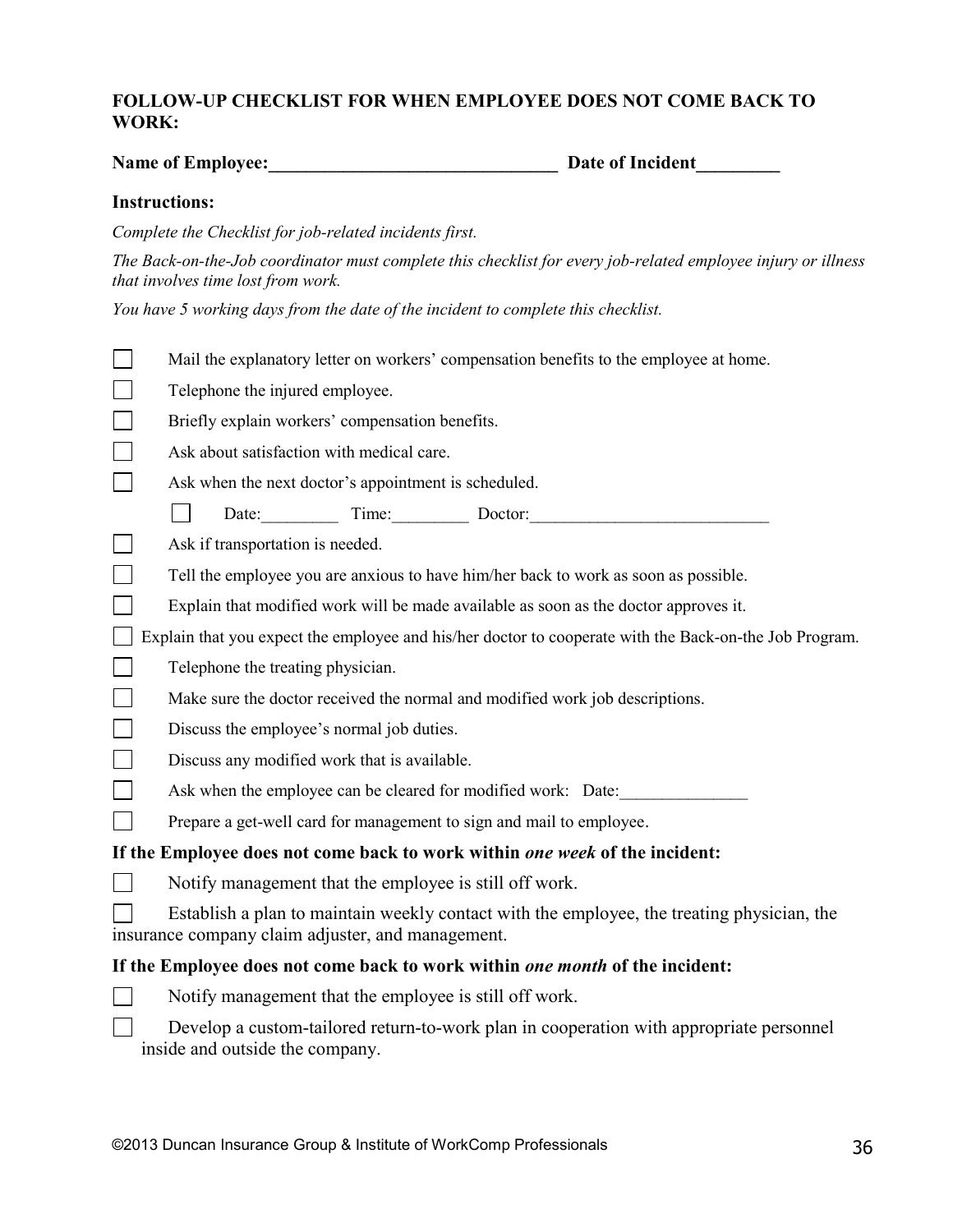# SAMPLE: LETTER TO TREATING DOCTOR

(Company letterhead)

(Date of letter) (Doctor's name and address) Subject: (Employee's name and date of injury) Dear Dr. \_\_\_\_\_\_\_\_\_\_\_\_\_\_\_:

Our Company has implemented a return to work program designed to return any injured employee to medically appropriate work as soon as possible.

We will modify the employee's job, if possible, to meet medical restrictions that may be assigned. If our employee is unable to return to his or her regular job, we will attempt to find an appropriate alternate work assignment. We will ensure that any assignment meets all medical requirements as they appear on your Work Status Report. We will consider re-arranging work schedules around medical appointments if necessary.

If you need additional information about a possible work assignment or about our return to work program, please call (company contact name and number). Our insurance carrier is (name and address of insurance carrier).

Thank you for your participation in our efforts to return our employees to a safe and productive workplace.

Sincerely,

(Signature of company representative or owner) (Title), (Name of Company)\_\_\_\_\_\_\_\_\_\_\_\_\_\_\_ Encls: Signed authorization Work Status Report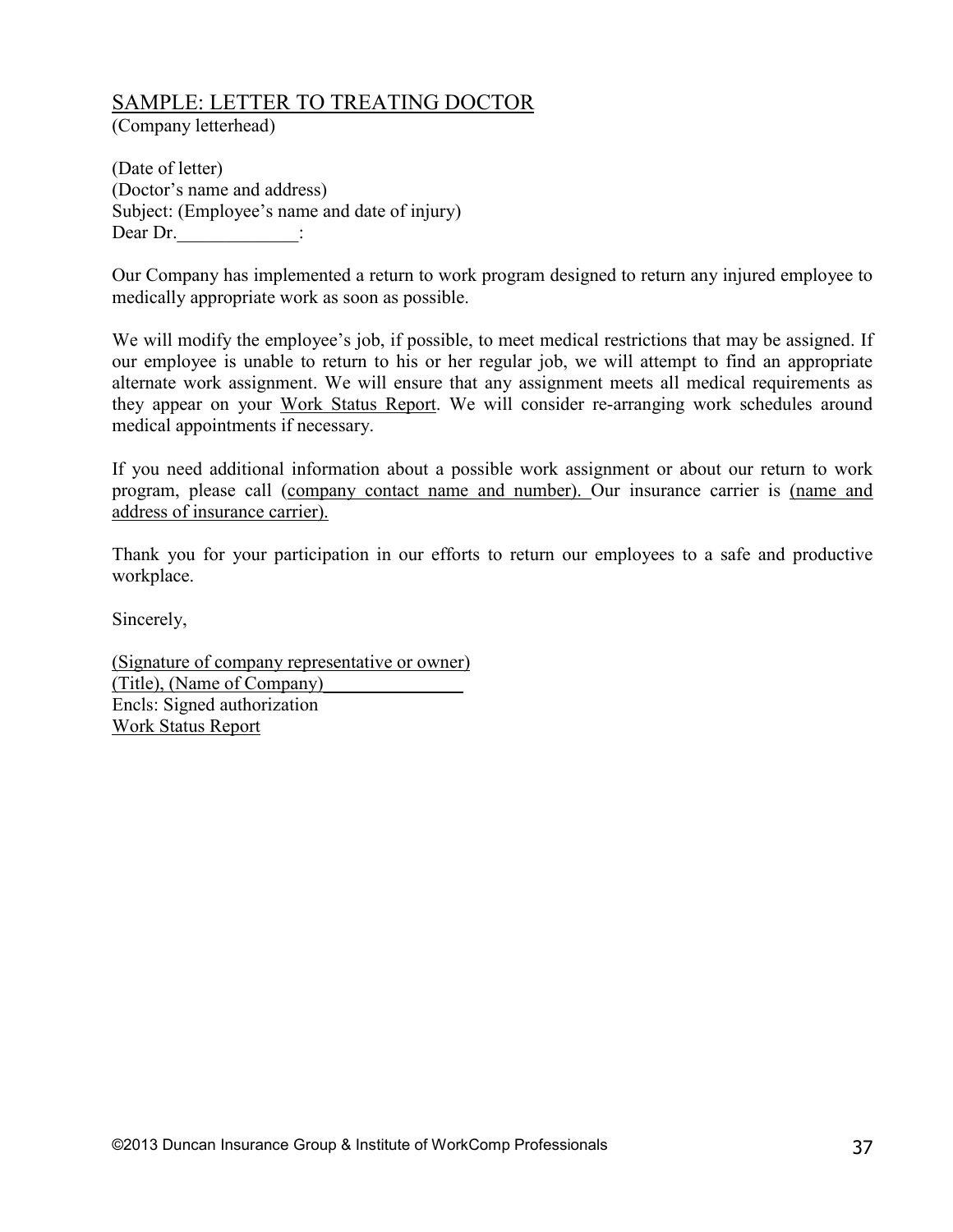# **RETURN TO WORK AUTHORIZATION FORM**

Our company has a light duty and transitional work program that provides temporary jobs that injured employees should be able to safely perform during their recovery periods. Completion of this form will allow us to identify an appropriate assignment for this employee. Thank you for your cooperation and prompt response.

| Date<br><b>Employee</b><br><u>a sa Barangara</u>         |                                     |
|----------------------------------------------------------|-------------------------------------|
|                                                          |                                     |
|                                                          |                                     |
|                                                          |                                     |
|                                                          |                                     |
|                                                          |                                     |
| Treatment:                                               |                                     |
| <b>Disposition:</b>                                      |                                     |
| Return to work date (no limitations for current job)     |                                     |
| Return to work date (with limitations for modified duty) |                                     |
| Unable to work From To                                   |                                     |
| Return to Clinic on                                      |                                     |
| Prognosis: New York Changes and Section 2014.            |                                     |
| <b>Referral:</b>                                         |                                     |
| Doctor <u>contains and the container</u>                 |                                     |
|                                                          |                                     |
| Please fax to:<br>(fax number)                           |                                     |
|                                                          |                                     |
|                                                          |                                     |
|                                                          | so our employee may return to work. |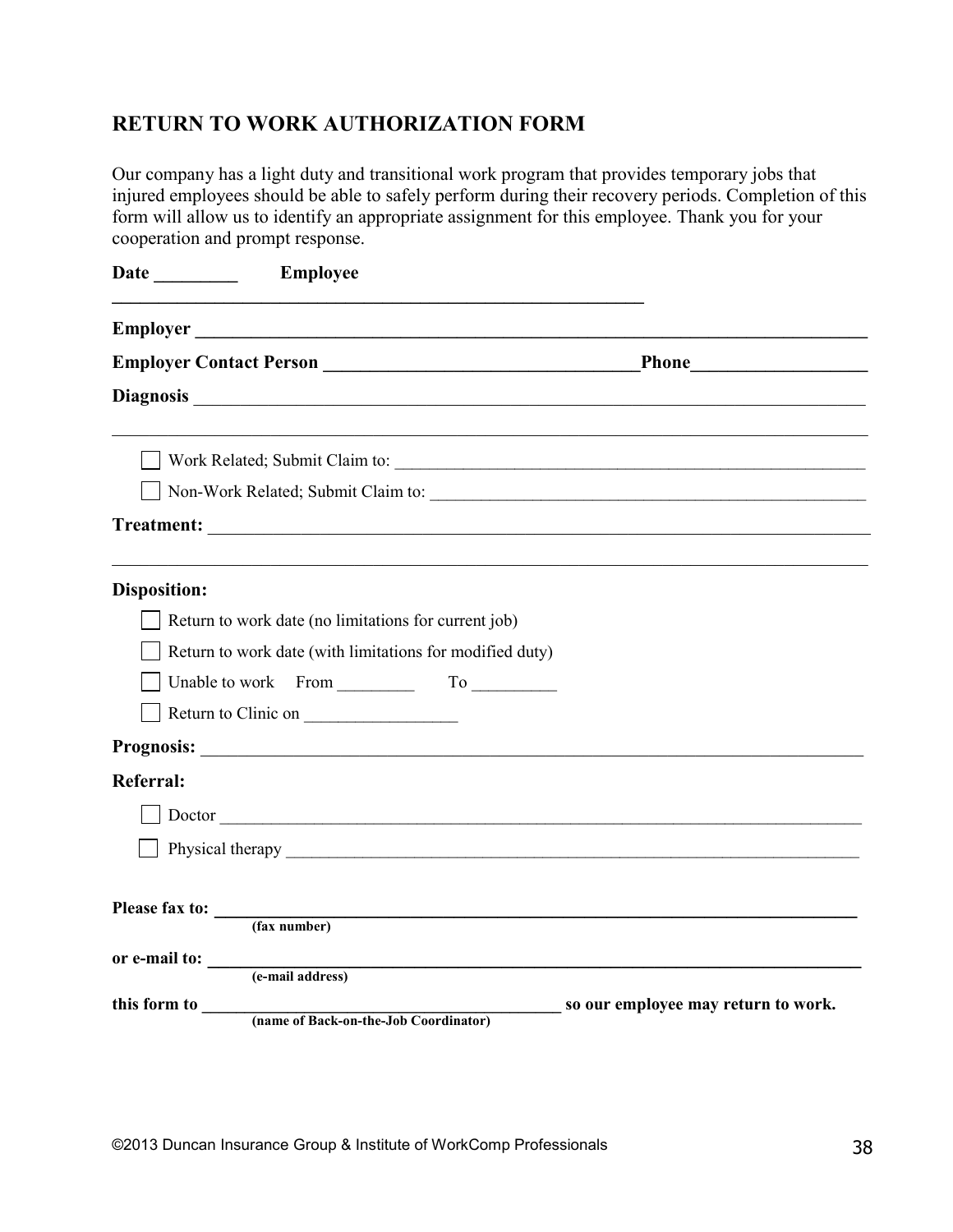## **WORK RESTRICTIONS**

| Restrictions apply to: $\Box$                     | Work | Home |               |       | Leisure        |
|---------------------------------------------------|------|------|---------------|-------|----------------|
| During the applicable workday, this employee can: |      |      | Stand<br>Walk | hours | hours<br>hours |

*In terms of an applicable work day, "occasionally" equals 1-33%. "frequently" equals 34-66%, and "continuously" equals 67-100%.* 

| <b>Employee Can</b>        | <b>Never</b> | <b>Occasionally</b> | <b>Frequently</b> | <b>Continuously</b> |
|----------------------------|--------------|---------------------|-------------------|---------------------|
| Lift and carry             |              |                     |                   |                     |
| Up to 10 pounds            |              |                     |                   |                     |
| 11- 25 pounds              |              |                     |                   |                     |
| 26-35 pounds               |              |                     |                   |                     |
| 36- 50 pounds              |              |                     |                   |                     |
| 51-75 pounds               |              |                     |                   |                     |
| 76-100 pounds              |              |                     |                   |                     |
| Reach above shoulder level |              |                     |                   |                     |
| Push/Pull                  |              |                     |                   |                     |
| Climb                      |              |                     |                   |                     |
| Squat/Kneel                |              |                     |                   |                     |
| Bend/Stoop/Crouch          |              |                     |                   |                     |
| <b>Balance</b>             |              |                     |                   |                     |
| Twist upper body           |              |                     |                   |                     |
| Use hands dexterously      |              |                     |                   |                     |
| Physician's Comments:      |              |                     |                   |                     |
|                            |              |                     |                   |                     |
|                            |              |                     |                   |                     |
| Physician                  |              | Date                |                   |                     |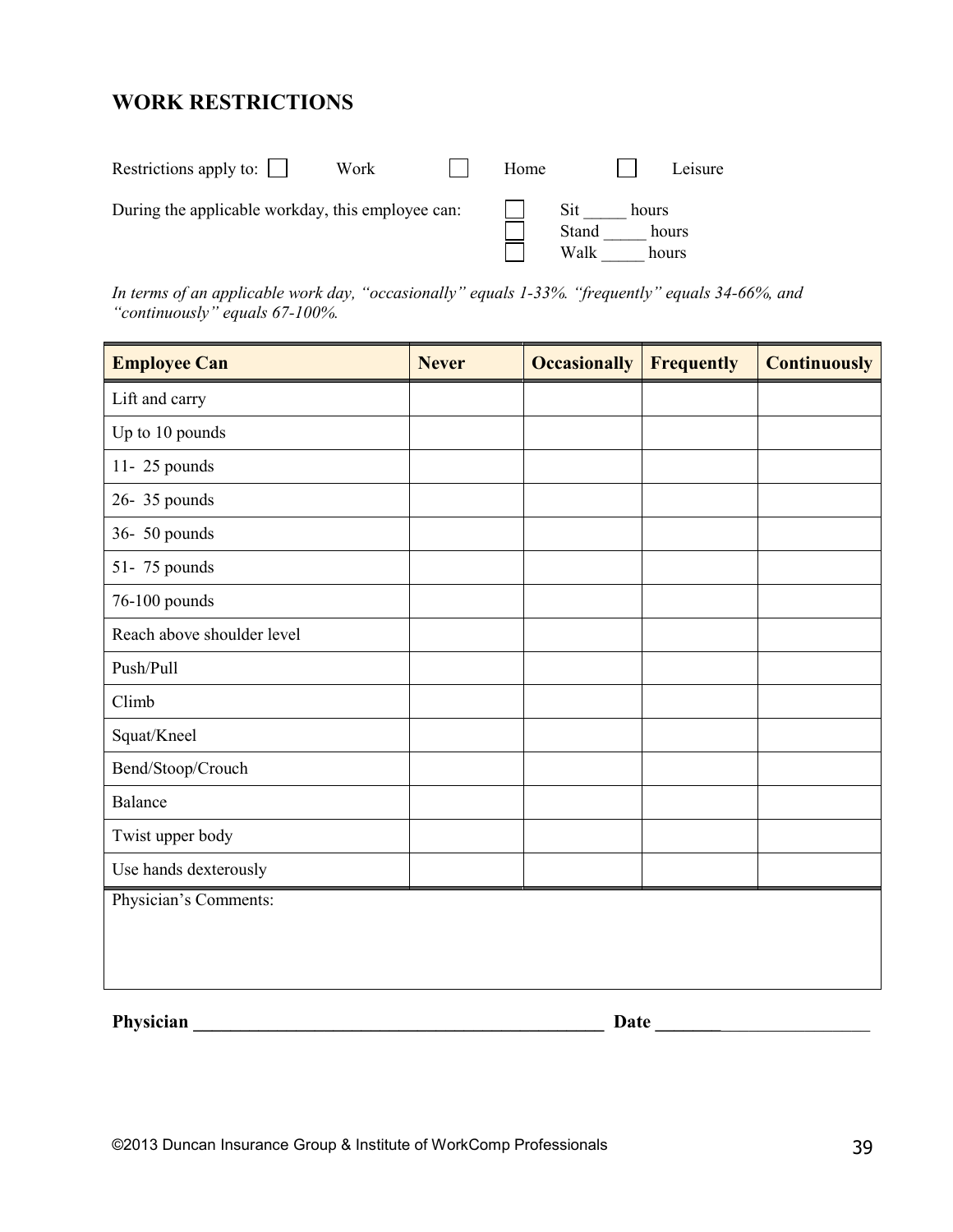#### SAMPLE: RELEASE OF MEDICAL INFORMATION AUTHORITY TO RELEASE MEDICAL INFORMATION

(Employee Name) (Employee Address) (Date of Birth)

I authorize (name of treating doctor) to release medical information to my employer, (name and address of employer), regarding my on the job injury that occurred on (Date of injury).

This information may facilitate my return to medically appropriate productive work.

(Print employee name)

|  |  |  |  | (Employee signature) |  | Date: |  |
|--|--|--|--|----------------------|--|-------|--|
|--|--|--|--|----------------------|--|-------|--|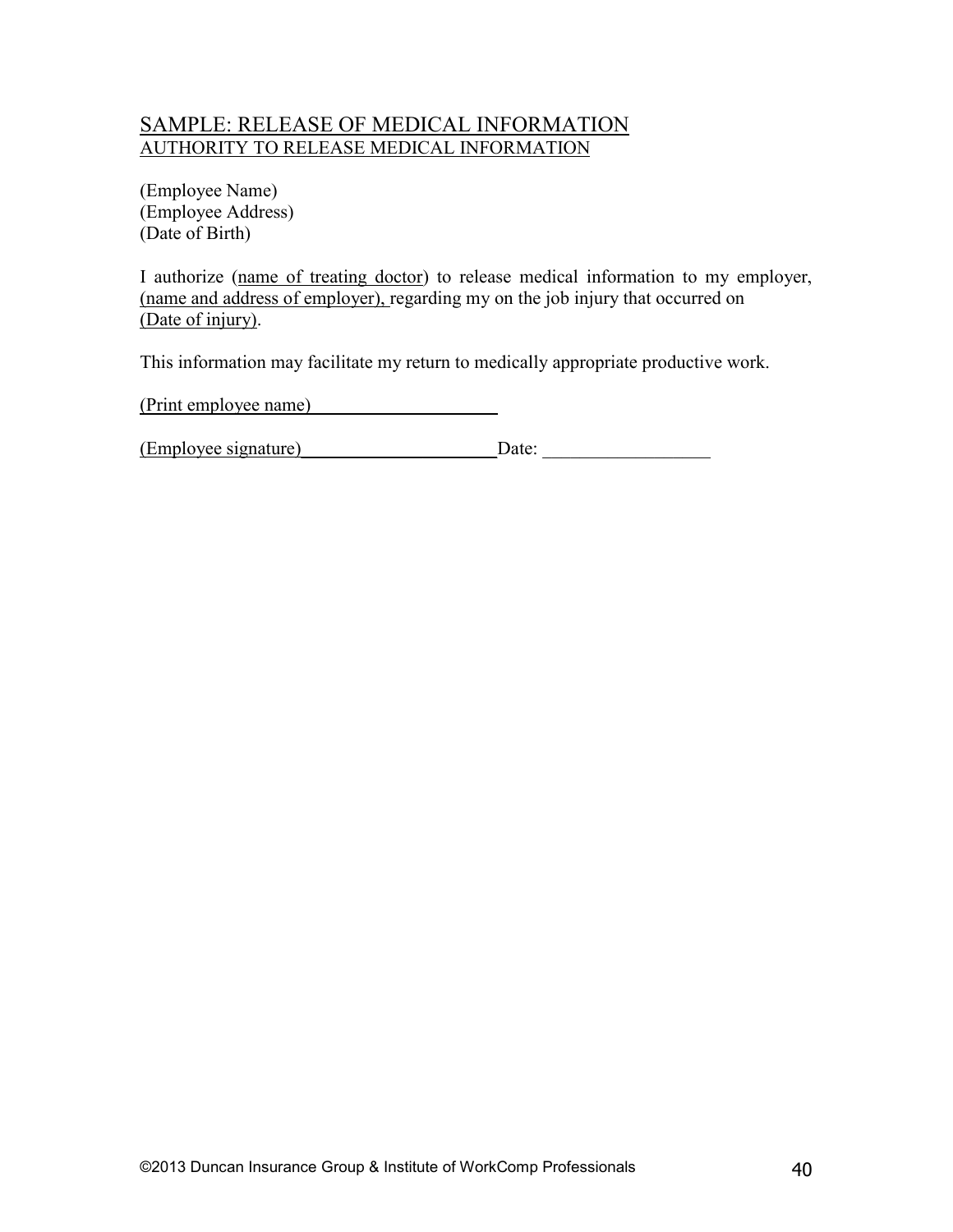# **SAMPLE: LETTER MAKING A BONA FIDE OFFER OF EMPLOYMENT**

All letters making a bona fide job offer should be coordinated with the insurance carrier to ensure that all current requirements are met prior to mailing.

#### (CERTIFIED MAIL-RETURN RECEIPT)

(Date)

(Employee name and mailing address)

Re: Bona Fide Offer of Employment

Dear (Employee name):

After reviewing information provided by your doctor, we are pleased to offer you the following temporary work assignment.

We believe this assignment is within your capabilities as described by your doctor on the attached, Work Status Report. You will only be assigned tasks consistent with your physical abilities, skills and knowledge.

If any training is required to do this assignment, it will be provided. Job title:

Description of physical requirements this position

Location:

Duration of assignment: From:  $($   $)$  To:  $($   $)$ 

Work Hours: From: (\_\_\_\_\_\_) To: (\_\_\_\_\_\_) Wages: \_\_\_\_\_\_\_\_(Hour, Week, Month)

Department: \_\_\_\_\_\_\_\_\_\_\_\_\_\_\_\_\_\_\_\_\_\_\_\_ Supervisor\_\_\_\_\_\_\_\_\_\_\_\_\_\_\_\_\_\_\_\_\_\_\_\_\_\_\_

This job offer will remain open for five (5) work days from your receipt of this letter. If we do not hear from you within five (5) work days, we will assume that you have refused this offer that may impact your Temporary Income Benefit payments.

We look forward to your return. If you have any questions, please do not hesitate to contact me.

Sincerely,

(Signature and title)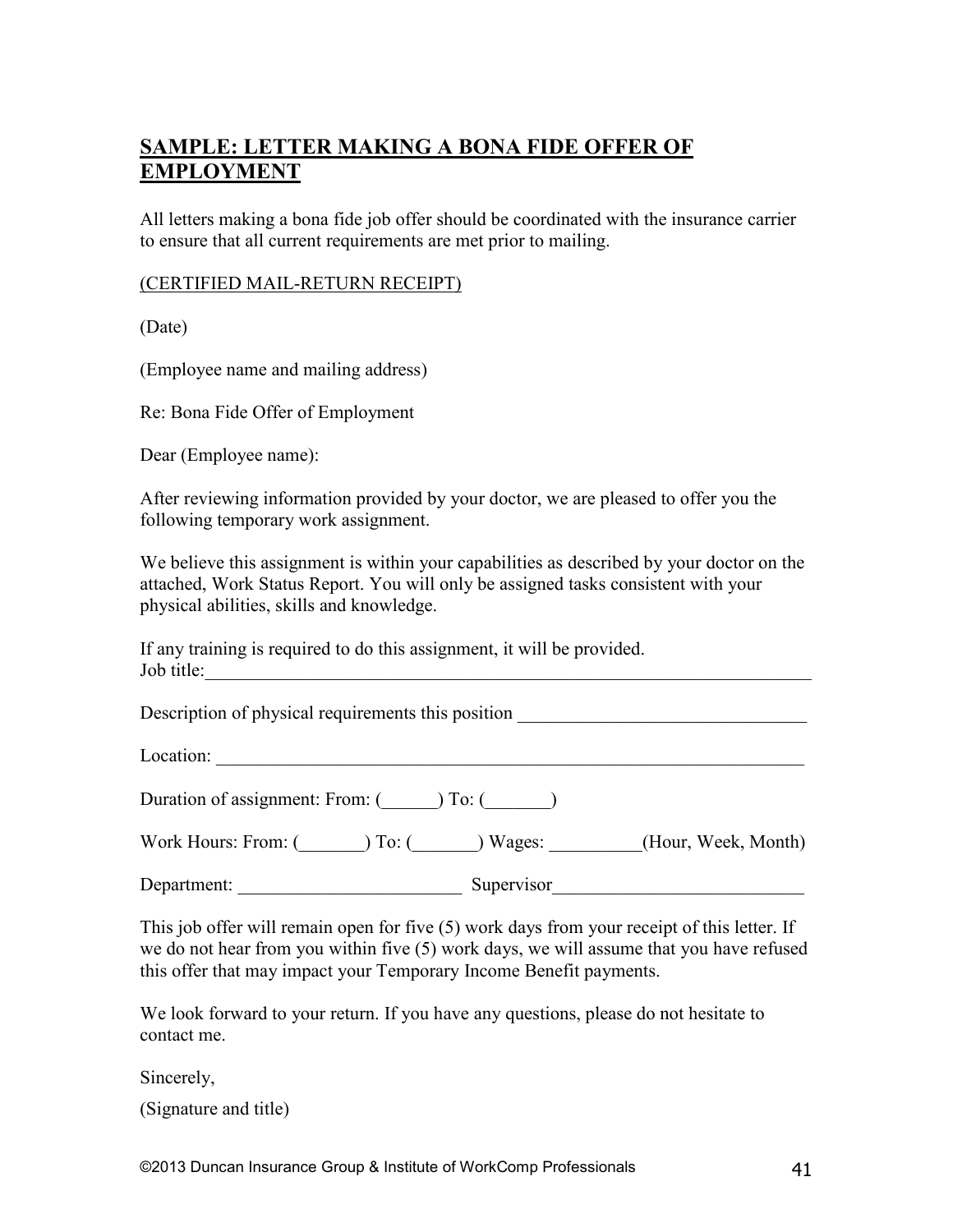# **OFFER OF EMPLOYMENT AGREEMENT:**

| We agree that the following represents the restrictions under which you are able and have agreed<br>to return to work as of $\frac{1}{\sqrt{1-\frac{1}{\sqrt{1-\frac{1}{\sqrt{1-\frac{1}{\sqrt{1-\frac{1}{\sqrt{1-\frac{1}{\sqrt{1-\frac{1}{\sqrt{1-\frac{1}{\sqrt{1-\frac{1}{\sqrt{1-\frac{1}{\sqrt{1-\frac{1}{\sqrt{1-\frac{1}{\sqrt{1-\frac{1}{\sqrt{1-\frac{1}{\sqrt{1-\frac{1}{\sqrt{1-\frac{1}{\sqrt{1-\frac{1}{\sqrt{1-\frac{1}{\sqrt{1-\frac{1}{\sqrt{1-\frac{1}{\sqrt{1-\frac{1}{\sqrt{1-\frac{1}{\sqrt$<br>Those restrictions are:<br>We will not require you to perform any tasks beyond those restrictions. If you are asked to |                                                                                            |  |
|---------------------------------------------------------------------------------------------------------------------------------------------------------------------------------------------------------------------------------------------------------------------------------------------------------------------------------------------------------------------------------------------------------------------------------------------------------------------------------------------------------------------------------------------------------------------------------------------------------------------------------------------|--------------------------------------------------------------------------------------------|--|
|                                                                                                                                                                                                                                                                                                                                                                                                                                                                                                                                                                                                                                             |                                                                                            |  |
|                                                                                                                                                                                                                                                                                                                                                                                                                                                                                                                                                                                                                                             |                                                                                            |  |
|                                                                                                                                                                                                                                                                                                                                                                                                                                                                                                                                                                                                                                             |                                                                                            |  |
|                                                                                                                                                                                                                                                                                                                                                                                                                                                                                                                                                                                                                                             |                                                                                            |  |
|                                                                                                                                                                                                                                                                                                                                                                                                                                                                                                                                                                                                                                             |                                                                                            |  |
| restrictions.                                                                                                                                                                                                                                                                                                                                                                                                                                                                                                                                                                                                                               | perform such a task by any of our employees, please decline. They may not be aware of your |  |
| By signing below, you agree and verify that you will not do anything beyond the noted<br>restrictions either here at work, beyond the work site, home, or at recreation until the doctor has<br>released the restrictions and we have been notified to that effect.                                                                                                                                                                                                                                                                                                                                                                         |                                                                                            |  |
| Date:<br><u> 1989 - Jan Samuel Barbara, margaret eta idazlea (h. 1989).</u>                                                                                                                                                                                                                                                                                                                                                                                                                                                                                                                                                                 |                                                                                            |  |
| Signature of Employer                                                                                                                                                                                                                                                                                                                                                                                                                                                                                                                                                                                                                       |                                                                                            |  |
| Date:                                                                                                                                                                                                                                                                                                                                                                                                                                                                                                                                                                                                                                       |                                                                                            |  |
| Signature of Employee                                                                                                                                                                                                                                                                                                                                                                                                                                                                                                                                                                                                                       |                                                                                            |  |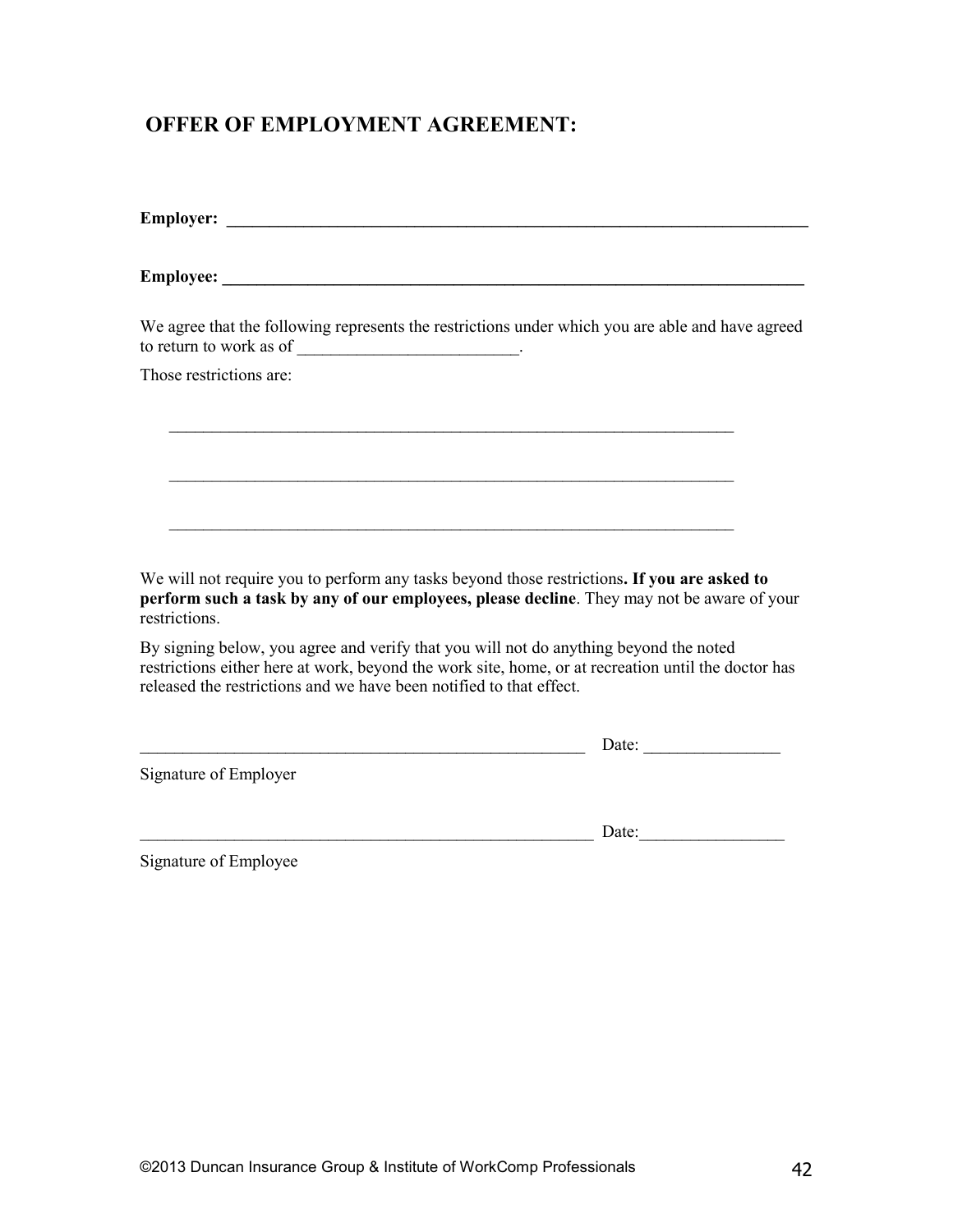# **XI. APPENDIX**

### Appendix A

# **PROGRAM COMPONENTS & CHARACTERISTICS**

|                                                                                                            | <b>Basic</b>                                                | Intermediate                                       | Advanced                                        |
|------------------------------------------------------------------------------------------------------------|-------------------------------------------------------------|----------------------------------------------------|-------------------------------------------------|
| RTW PHILOSOPHY                                                                                             | <b>Selective RTW</b>                                        | Supportive                                         | Collaborative                                   |
| What is the organizational commitment level to RTW?                                                        | Model                                                       | Services Model                                     | Services Model<br><b>Systematic RTW</b>         |
|                                                                                                            | Pick & Choose                                               | Case by Case                                       | Decision                                        |
| RTW PROGRAM STRUCTURE                                                                                      | Informal                                                    | Formal                                             | Systematic                                      |
| Written Policy & Procedures                                                                                | N <sub>0</sub>                                              | Yes                                                | Yes                                             |
| Written RTW Agreements                                                                                     | No                                                          | Sometimes                                          | Always                                          |
| Targeted Communications to Stakeholders                                                                    | No                                                          | Partial                                            | Yes                                             |
| Pre-identified Modified Duty Options                                                                       | N <sub>0</sub>                                              | Sometimes                                          | Yes                                             |
| Essential Job Function Descriptions/Job Analysis                                                           | Sometimes                                                   | Yes                                                | Yes                                             |
| Management/Supervisory Training                                                                            | N <sub>0</sub>                                              | Initial                                            | Ongoing                                         |
| <b>Union Orientation</b>                                                                                   | No                                                          | Supportive                                         | Collaborative                                   |
| RTW CASE MANAGEMENT                                                                                        |                                                             |                                                    |                                                 |
| Employer Staffed-Individual assigned to manage RTW and<br>coordinate activities among stakeholder.         | Collateral duty if<br>at all                                | Collateral duty or<br>dedicated staff              | <b>Dedicated Staff</b>                          |
| Vendor Assigned by TPA/Insurer: Nurse or vocational case<br>manager, external to organization.             | Very Selectively                                            | Case by Case, or<br>all cases                      | Rarely Needs or<br>uses                         |
| Case Management Information System/Database                                                                | None                                                        | Vendor-based<br>selective access                   | Employer-based<br>system, owns data             |
| Integrated Human Resources Interface for ADA, FFD                                                          | No                                                          | Partially<br>Integrated                            | Fully<br>Integrated                             |
| "CRITICAL POINTS" FOCUS                                                                                    |                                                             |                                                    |                                                 |
| 1. Day of Injury Reporting:                                                                                | Compliance focus                                            | Early intervention<br>focus                        | Immediate<br>intervention focus                 |
| Examples: Paperwork, Web based,<br>Single Point Contact: call center, 800#,<br>company internal            | Multiple points of<br>data collection,<br>not always timely | Single or multiple<br>points of data<br>collection | Uses single,<br>standardized data<br>collection |
| Single Point Contact: "First Call" R.N.,<br><b>External</b> or Internal<br>2. Early Intervention Response: | None                                                        | Not Always                                         | Yes                                             |
| RTW Coordination:<br><b>Progress Monitoring</b>                                                            | Minimal<br>Minimal                                          | Yes<br>Initially                                   | Yes, on-site<br>Defined protocols               |